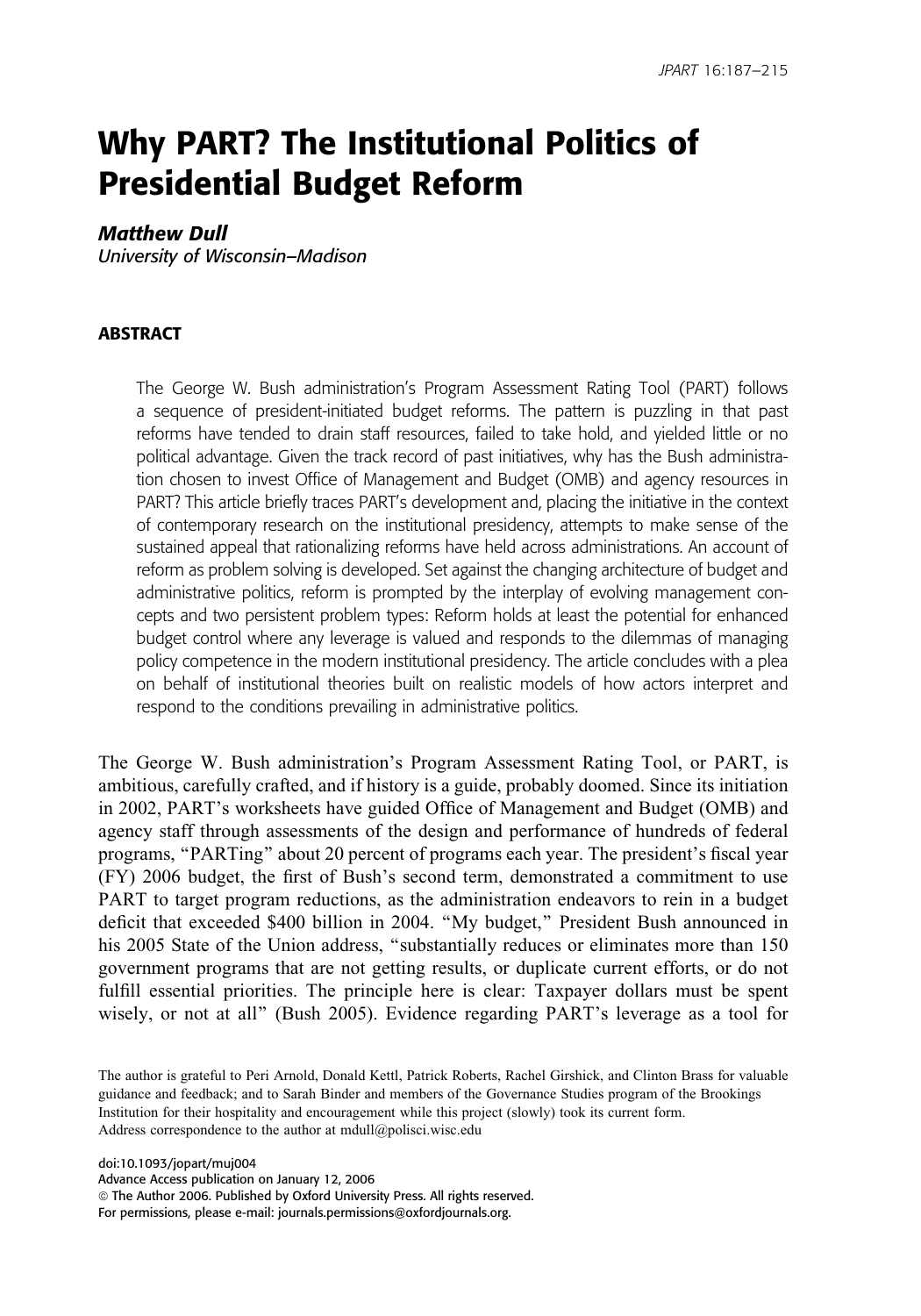resource allocation remains inconclusive. Of the sixty-five programs slated for elimination in the president's FY 2005 budget, for example, thirteen were targeted by PART. Of those, by the best available count, one was eliminated (Gruber 2005). It is unclear what additional impact the PART assessments have had. One thing, however, is very clear: PART is a major undertaking. Each year, the initiative consumes weeks of time and attention from OMB and agency staff. The added workload, expected to taper off as staff became familiar with the process, has not.<sup>1</sup> Moreover, if PART is to yield leverage, it will demand sustained or increased effort. As Paul Posner has noted, ''OMB's efforts in developing PART have been considerable,'' adding with some caution, ''diagnosing problems and applying ratings are the beginning not the end'' (Posner 2004).

## Why PART? Two Questions

PART's lineage is familiar: the Hoover Commission, Planning Programming Budgeting (PPB), Management By Objectives (MBO), Zero-Base Budgeting (ZBB).<sup>2</sup> Each is an analytical technique that embraces one of the major management concepts of its era with the goal of improving the quality and the influence of policy decisions.<sup>3</sup> Each also builds on the analytical resources and perceived failings that are the legacies of previous initiatives. Noting the deficiencies in existing decision-making techniques, the president's FY 2003 budget notes, ''These changes have been called for by good government advocates for decades'' (OMB 2002a, 5). Indeed, they have been called for, attempted, and for reasons that are widely acknowledged, failed to take hold. Past budget reform initiatives were undone by strained analytical resources and institutional resistance, though PART may be different. PART builds on a comparatively robust statutory framework and near consensus among management professionals that performance data can improve decision making. The uneven application of performance information and the perceived failure of the Government Performance and Results Act (GPRA) to take hold in Congress have created opportunities for the assertion of executive authority. And, the political administrators at the OMB's helm are determined to learn from past failures.

Still, the track record is difficult to ignore. Presidential budget reforms consume staff time, yield marginal if any policy leverage, and do little to enhance the president's standing with the public. The question follows: Why commit scarce resources to an initiative like PART when previous efforts neither took hold nor delivered discernable political benefit? Moreover, PART binds the president's intelligence-gathering resources to a ''transparent'' and "neutral" instrument that, if it works, presumably raises the cost of making political decisions. The initiative therefore stands in contrast to the drive toward administrative

3 As Charles Hitch said of PPB and systems analysis, ''Systems analysis is simply a method to get before the decision-maker the relevant data, organized in a way most useful to him'' (Rivlin 1971, 11). In their review of reform strategies, Joel Aberbach and Bert Rockman characterize an analytical technique as ''a mechanism not primarily for centralizing programs, but for centralizing decisions'' (Aberbach and Rockman 1988b, 84).

<sup>1</sup> The Government Accountability Office (GAO) recently observed, ''while the learning curve did appear to flatten, it did not seem to compensate for either the increased workload due to the sheer number of programs being assessed or reassessed each year or the amount of time an individual assessment takes'' (GAO 2005b).

<sup>2</sup> While the generic term is employed, the presidential budget reforms discussed here belong to a subset of budget reform initiatives advanced over the last century, those seeking to rationalize resource allocation through analytical techniques or administrative practices (Kettl 1992; Larkey and Devereux 1999; Nathan 2001, 2004). The term ''rationalize'' here is defined by the application of analysis within ''standardized systems of impersonal rules'' (Brint 1994, 141).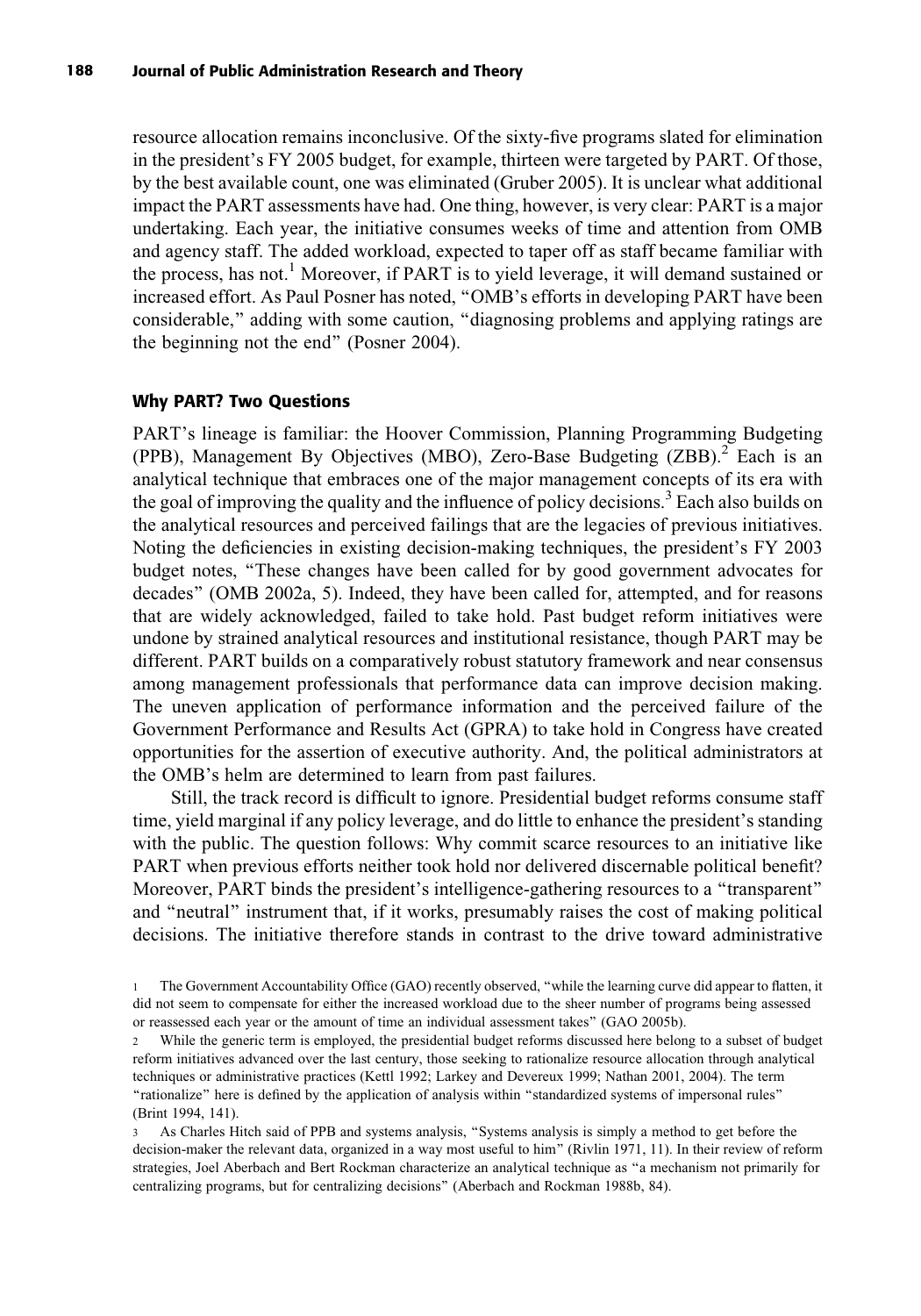responsiveness observed across recent presidencies, a pattern that has become a central organizing premise for scholarship on the institutional presidency. Terry Moe's influential article ''The Politicized Presidency'' (Moe 1985) argues that an overriding force in the development of the modern presidency emerges from public expectations and misalignment among the resources and incentives embedded in the institution. Together, they prompt presidents to attempt to repair or bypass persistent organizational obstacles to the exertion of presidential power. Presidents, in this view, pursue policy control above all else, strategies Moe reduces to two guiding propositions: presidents *centralize* policy decision making and *politicize* analytical and administrative resources. Two decades later the analysis serves as departure point for a substantial and growing body of scholarship (Dickinson 1996; Mayer 2001; McCarty and Razaghian 1999; Moe and Howell 1999; Ponder 2000; Rudalevige 2002; Weko 1995).

At the same time, the advance of politicization and centralization has continued. Layers of political appointees in federal agencies have expanded (Hogue 2004; Light 1995), and a new degree of political involvement at OMB's senior levels has taken hold (Tomkin 1998). The George W. Bush administration has introduced an unparalleled political discipline in its management of federal policy, incurring criticism for the politicization of scientific advisory committees (Kennedy 2003; Michaels et al. 2002); agency communications strategies (Walker 2005); peer review standards for scientific evidence (Brainard 2004); actuarial projections regarding the 2003 Medicare prescription drug legislation (Gambora 2004); and, most memorably, intelligence assessments regarding the security threat posed by Saddam Hussein's Iraq. Why would this administration, otherwise so strategic in its approach to administration, invest great time and energy building a neutral and transparent instrument like PART? Again, if PART works, it centralizes decision making but binds the president's hands and inhibits political decisions. If it does not work, valuable resources have been squandered. As noted, experience apparently favors the latter.

It is possible that together the two puzzles effectively cancel one another out. The Bush administration may have pursued PART precisely because it will not work, or rather without serious consideration one way or the other. Perhaps PART is symbolic, its value divorced from material consequences. As James March and Johan Olsen conclude in their review of twentieth-century reorganization, ''Action is an affirmation of belief and an assertion of virtue ... Reorganization sometimes appears to be a code word symbolizing a general frustration with bureaucracy and governmental intrusion in private lives.'' The rhetoric of reform trumps its consequences (March and Olsen 1983, 289–90). Peri Arnold has argued that reform increasingly has become a feature of presidential public politics (Arnold 1995). ''Results'' serves Bush administration rhetoric as ''reinvention'' served the Bill Clinton administration. Yet, if symbol were its sole or primary aim, one expects the administration would have created a PART that either attracted attention outside of government or, at least, did not antagonize key constituencies in Congress and the agencies.

PART and the sustained presidential appetite for rationalizing budget reforms more broadly conform neither to the notion that presidential politics should be evaluated on substantive political consequences alone, nor to the notion that reforms are guided primarily by social rules and a sense of appropriateness. As common as institutional theories emphasizing the primacy of rational choice or of social rules are, it is also widely acknowledged that this dichotomy better describes disciplinary dispositions than it does politics. Fortunately, students of institutional politics have proven impatient consumers of these theories. Following a two decades–long shift in scholarship on administrative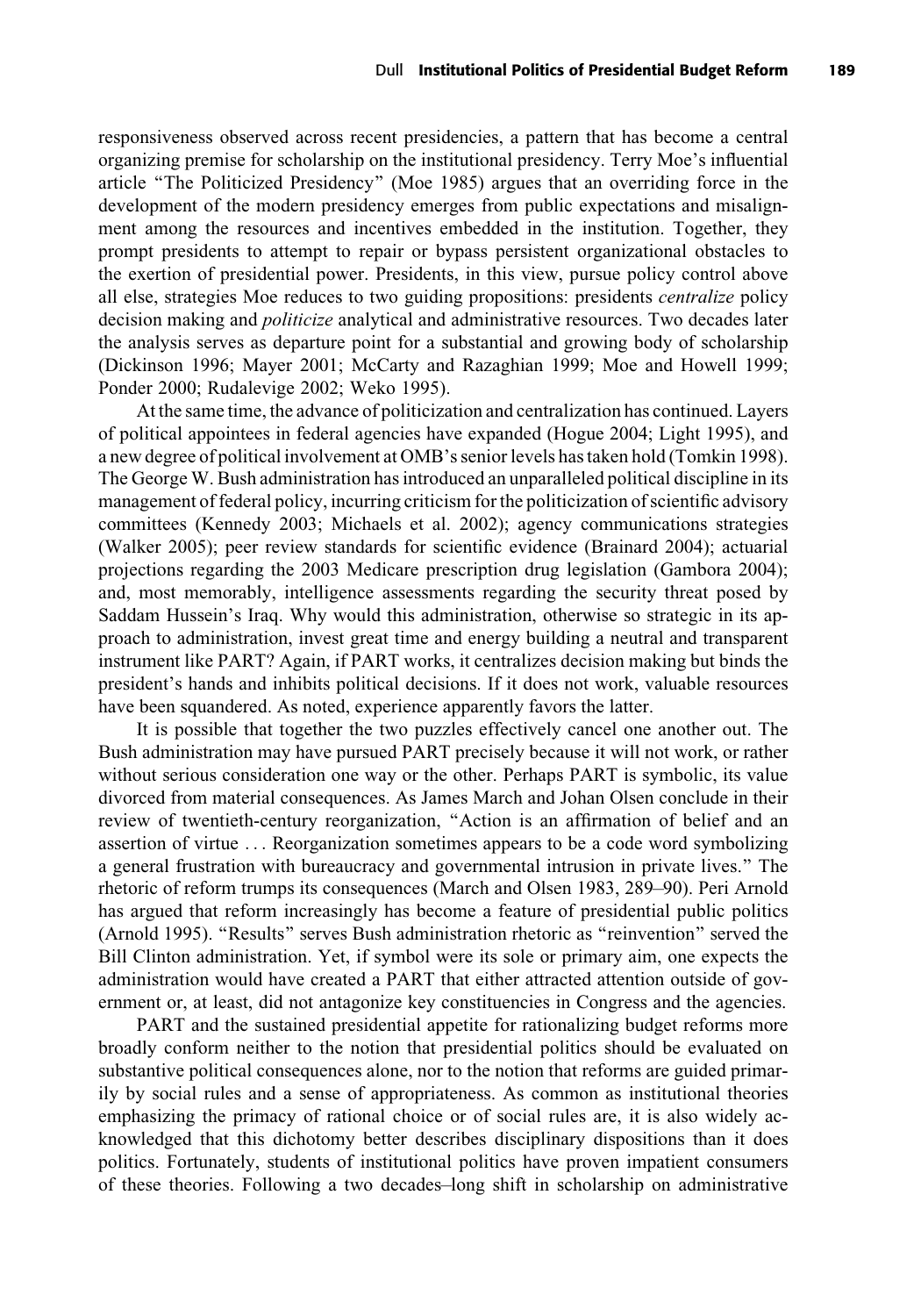politics toward choice-based and away from behavioral or social theories of organization, some of the field's most exciting current research reintroduces social and behavioral elements such as reputations, norms, and networks. There is a risk, however, that ad hoc inclusion of these concepts will further fragment an already divided the field.<sup>4</sup> Therefore, it is vital that theories of administrative politics are rooted in a behavioral model that is both internally coherent and capable of informing research on the varied forces at work in institutional politics. Institutional analyses rooted in human cognitive problem solving, reinvigorated in recent years by students of new institutional economics, as well as scholars in other fields, offers one promising approach. Applied here, the approach seeks not to bury budget reforms modeled on comprehensive rational choice, but to explain their steady evolution, persistent limitations, and sustained appeal in the context of changing policies and institutions. The following sections attempt those tasks, developing a reform as problem-solving framework and applying it to an examination of the Bush administration's PART. The thrust of the analysis is that reform is and will remain an essential feature of governance. To understand and inform this ongoing revision, students of political institutions must remain committed to empirically grounded analysis of the processes by which actors think about and pursue reform.

#### REFORM AS PROBLEM SOLVING

This article presents an account of reform as problem solving. Reforms are innovations prompted by disparities between existing conditions and preferred states that actors believe are attainable. The aim of this approach is an institutional analysis that follows the application of knowledge and information through cognitive process and the formal and informal arrangements that emerge from the cumulative consequences of individual strategic action (Chisholm 1995; Mantzavinos 2001; North 2005). Its focus is on the process of applying knowledge and method to identify, represent, and pursue desired ends. In the case of twentieth-century budget reform, those ends cluster around two problem types: policy control and policy competence.

Given formal institutions that fragment budgetary and administrative authority, reform first offers presidents the potential for added influence over budgetary decisions. Each era presents a handful of dominant reform models that diagnose and generate solutions, creating new opportunities for the legitimate assertion of executive authority. Believing the potential bargaining leverage outweighs the anticipated investment, presidents seize these instruments and put their staff to work. Like other venues of policy influence in the American system, however, budgeting is a shared power. Presidents must bargain for the leverage they enjoy (Dahl and Lindblom 1953; Dickinson 1996; Neustadt 1990). The president's budget draws its authority from attention in Congress and across the policy community. Congressional appropriations committees have come to rely on the president's budget, with the current year's appropriation, as the two ''goal posts'' guiding its work (Schick 2000, 211). Those goal posts, like many other features of presidential administrative power, are relational rather than formal in character. They are stable institutional arrangements that are rooted primarily in social enforcement. If other formal and informal arrangements, political alignments, or actors' reputations for quality change, these

<sup>4</sup> David Spence plausibly refers to the study of bureaucracy as ''perhaps the most methodologically fragmented subfield of American political science" (Spence 1997, 215).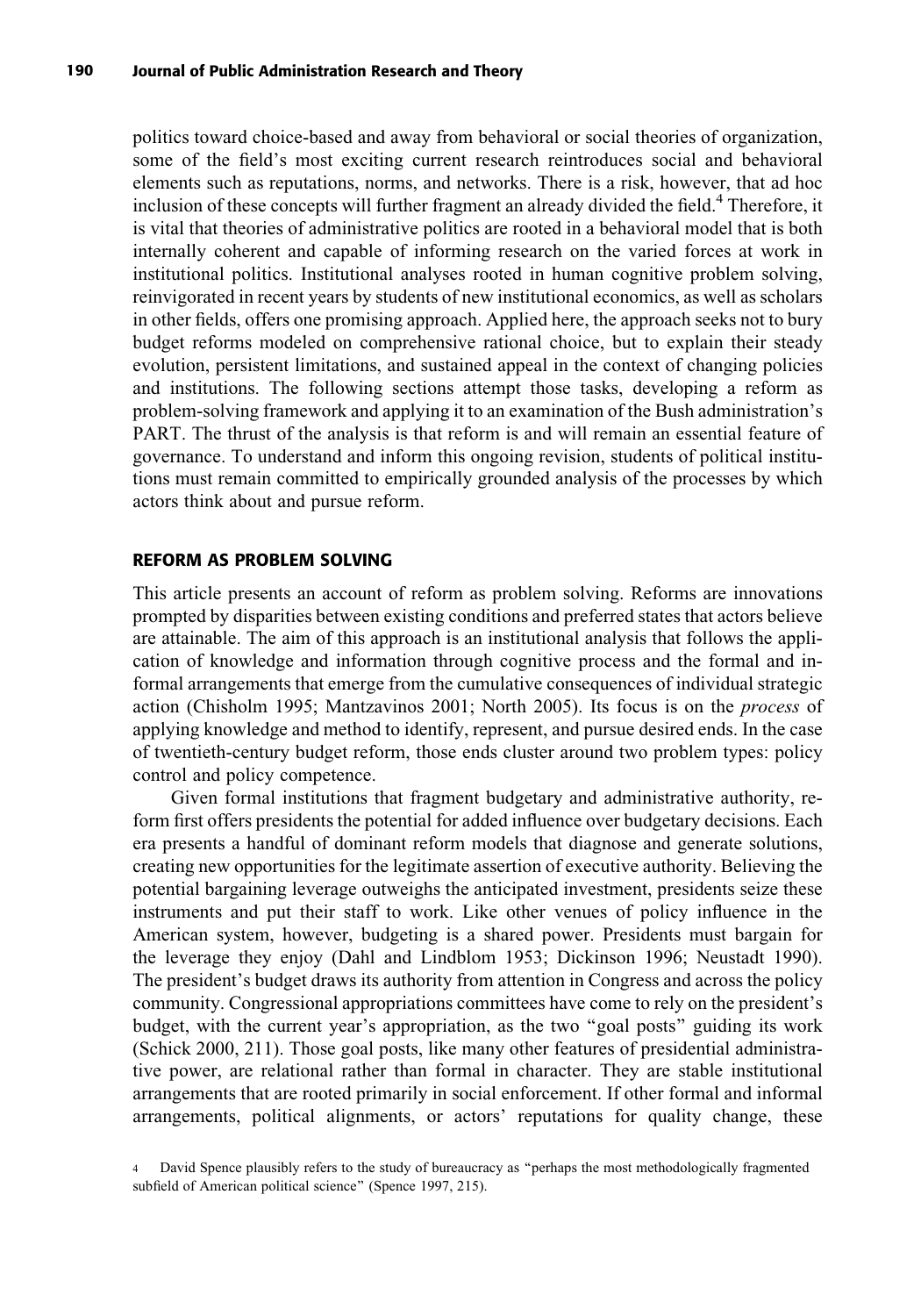arrangements may change, too. In the case of the budgetary goal posts, the notion that all or some of the president's budget is ''dead on arrival'' illustrates this point well.

The process by which presidents diagnose and respond to problems of policy influence highlights the central role that actors' causal and descriptive beliefs, or *mental*  $models$ , play in reform politics.<sup>5</sup> Because problems are abstractions, they are mediated by characteristics of actors and the cognitive tools actors employ to represent and interpret external conditions (Bendor 2003; Smith 1988). Budgets themselves are fundamentally psychological phenomena based in systems of stable, rule-based representations.<sup>6</sup> Reformers have long viewed budgets as a means by which to represent new ways of thinking about government resource allocation. Jesse Burkhead quotes one midcentury advocate of budget reform saying, ''The budget is a psychological device to make people in an administrative organization think'' (Burkhead 1956, 155). Similarly, Frederick Cleveland saw scientific accounting as a means to standardize language, thus enhancing transparency and efficiency. He wrote:

Words are symbols—they are artificial signs expressing ideas. To convey meaning they must be commonly understood; but a common understanding presumes common ideas which may be similarly expressed in words. Common ideas, in turn, require subjects of thought shall be analyzed; and that object of thought shall be commonly classified. Finally, every classification which takes on the mind of man must proceed from some common intelligent purpose (quoted in Kahn 1997, 70).

The reformers' objective is to secure this new way of thinking in the minds of actors and in the institutions through which actors make politics and policy. Reform is an administrative achievement subject to available knowledge and learning and to bargaining between actors. Thus, in budget reform, as in institutional politics more broadly, the interplay between objective material arrangements and mental representations forms the central dynamic in a broader theory of institutional change (Lieberman 2002; Mantzavinos, North, and Shariq 2004; North 1990).

A second category of conditions prompting reform initiatives is the arrangement of the policy competence available to presidents and their administrations. Policy competence is defined by the knowledge and adaptive capacity of available policy staff and resources.<sup>7</sup> Reform initiatives like PART and the Bush administration's broader President's

<sup>5</sup> Mental models are the causal and descriptive beliefs that interpret experience and guide action. They are, ''the final prediction that the mind makes or expectation that it has regarding the environment before getting feedback from it.'' When these mental models are held in common, they become the foundations for regularized patterns of behavior, and thus the foundations of institutional politics: ''From an external point of view, institutions are shared behavioral regularities or shared routines within a population. From an internal point of view, they are nothing more than shared mental models or shared solutions to recurrent problems of social interaction. Only because institutions are anchored in people's minds do they ever become behaviorally relevant'' (Mantzavinos, North, and Shariq 2004, 77). 6 Representations are either abstract or concrete structures (patterns, pictures, models) symbolizing or corresponding to some other structure (MacKay 1969).

<sup>7</sup> Colin Campbell defines policy competence as the effective deployment of three sets of resources to advance policy goals: (1) political staff in the White House and the agencies; (2) nonpolitical staff resources in OMB and the permanent bureaucracy; and (3) norms and routines supporting control and coordination within the executive branch (Campbell 1986, 19). The terms ''policy'' and ''neutral competence'' are often used interchangeably, with authors sometimes employing the former in order to avoid the normative baggage surrounding the notion of neutral competence. Instead, a simple distinction is drawn here between neutral competence as a professional norm and policy competence as a descriptive concept.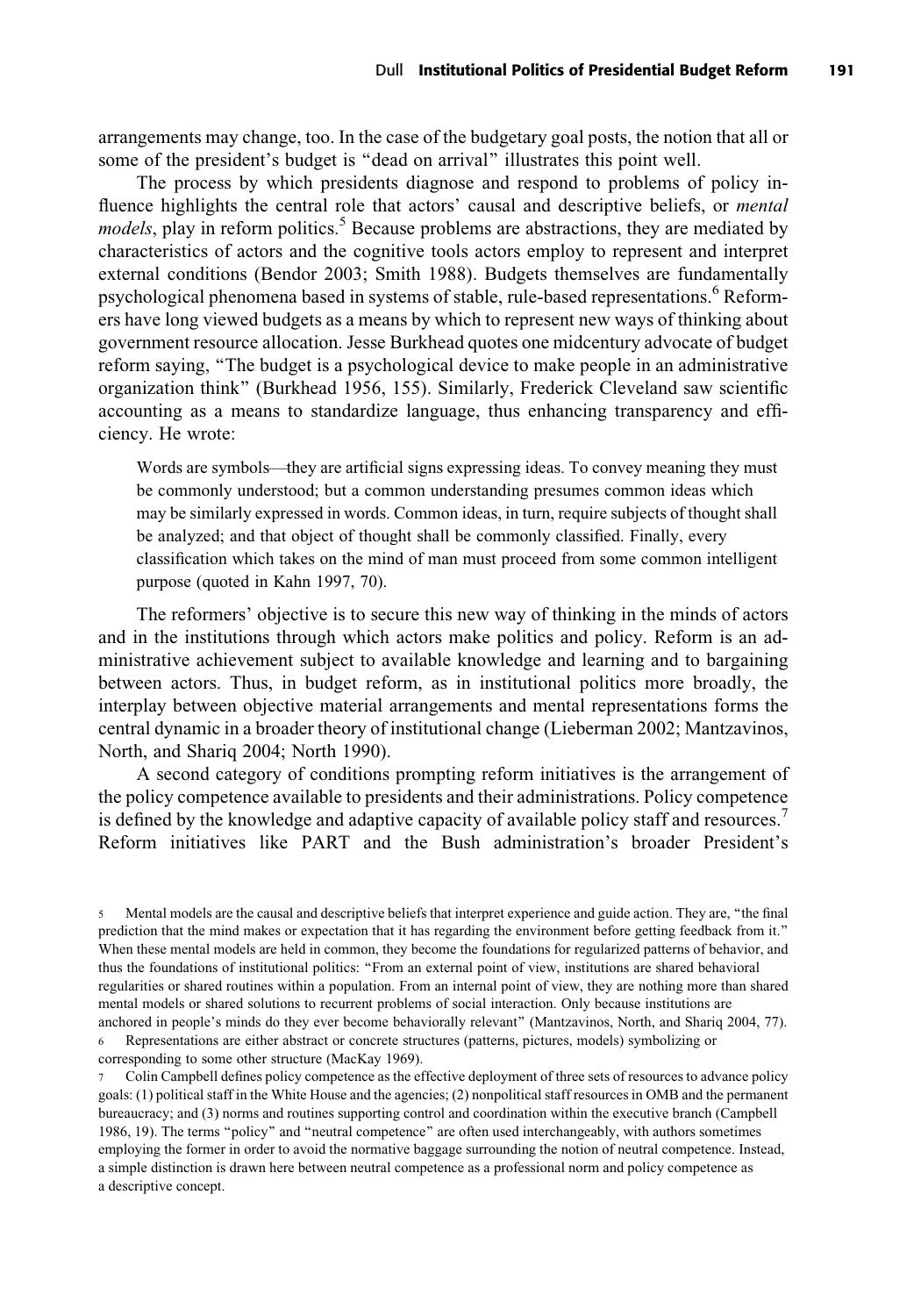Management Agenda (PMA) seek to orient and revise policy administration by gathering and organizing intelligence and by aligning agency activities with administration priorities. Modern presidents face a dilemma in that policy competence, and the credible information about policy process and outcomes it provides, requires investments of resources and discretion, and with them the acceptance of political risk (Ponder 2000). The nature of this risk is contingent on existing institutional arrangements, a problem apparent in the tensions between presidential politics and the presidency's primary source of policy competence, OMB and its predecessor, the Bureau of the Budget (BOB). In 1960, as John Kennedy prepared for the presidency, Richard Neustadt counseled:

As a presidential staff facility, at one remove from personal aides, the Budget Bureau is not what it used to be (and rarely was what it ought to be). But it is still the nearest thing to institutional eyes-and-ears and memory, encompassing all parts of the Executive Branch, which you will have available to you when you take office. You are almost sure to find (as Roosevelt, Truman, Eisenhower did before you) that when you look down from on high, the Budget Bureau seems a better and more valuable institution than it appears in the eyes of departmental staffs, of congressmen, or even its own critics from within. It looks better to Presidents because they find they cannot do without it; others can (Neustadt 2000, 51–52).

In other words, new presidents enjoy neither the luxury nor the burden of inventing the instruments they use to advance administration priorities. As Colin Campbell writes, ''[The president] must work with the institutional apparatus he inherits'' (Campbell 1986, 159). Primary among these inherited arrangements are OMB's formal structure, competencies, and professional commitments. OMB grounds the exercise of presidential administrative power and provides knowledge that guides policy planning and administration (Heclo 1975). Yet, the needs of OMB's only patron are constantly shifting. The organization's history is therefore colored by persistent frustration and fitful efforts at reorganization and repair (Rudalevige 2003). Activist presidencies have yielded perennial complaints about OMB's lack of flexibility (Berman 1978), and as presidential orientations toward federal policies and the agencies administering them have become increasingly variable, presidents often find OMB's informal arrangements—its culture and commitments particularly frustrating because they are difficult and time-consuming to reengineer.

Returning to Moe's influential account, presidents, burdened by unrealistic expectations and hobbled by limited time and knowledge, often rely on formal innovations unilateral action, structural design, appointments—to overcome or bypass OMB's institutional inertia.8 Yet, these strategies can themselves prove costly. Violations of the neutral competence norm erode policy competence and create reputational problems that may hinder the president's capacity to bargain effectively with Congress and the executive establishment (Moe 1985, 268; Tomkin 1998; Williams 1990). ''Politicization of administration may strengthen the immediate political control of the president," writes Larry Lane, ''but it weakens the capacity for listening to objective advice and taking competent

<sup>8</sup> It is worth noting that, like Richard Nathan's (1983) explicitly normative study preceding it, Moe's analysis is presidentialist in its orientation. For a discussion of this point, see: Aberbach and Rockman 1988a. Moe argues that neutral competence represents a hindrance to presidents not because it inspires ''willful resistance,'' by which he apparently means the hazard of professionals ''speaking truth to power,'' but because it fails to generate organizational incentives to provide presidents with useful and timely information, thus giving way to ''organizational myopia, parochialism, insularity, and other pathologies'' (Moe 1985, 239 n. 5).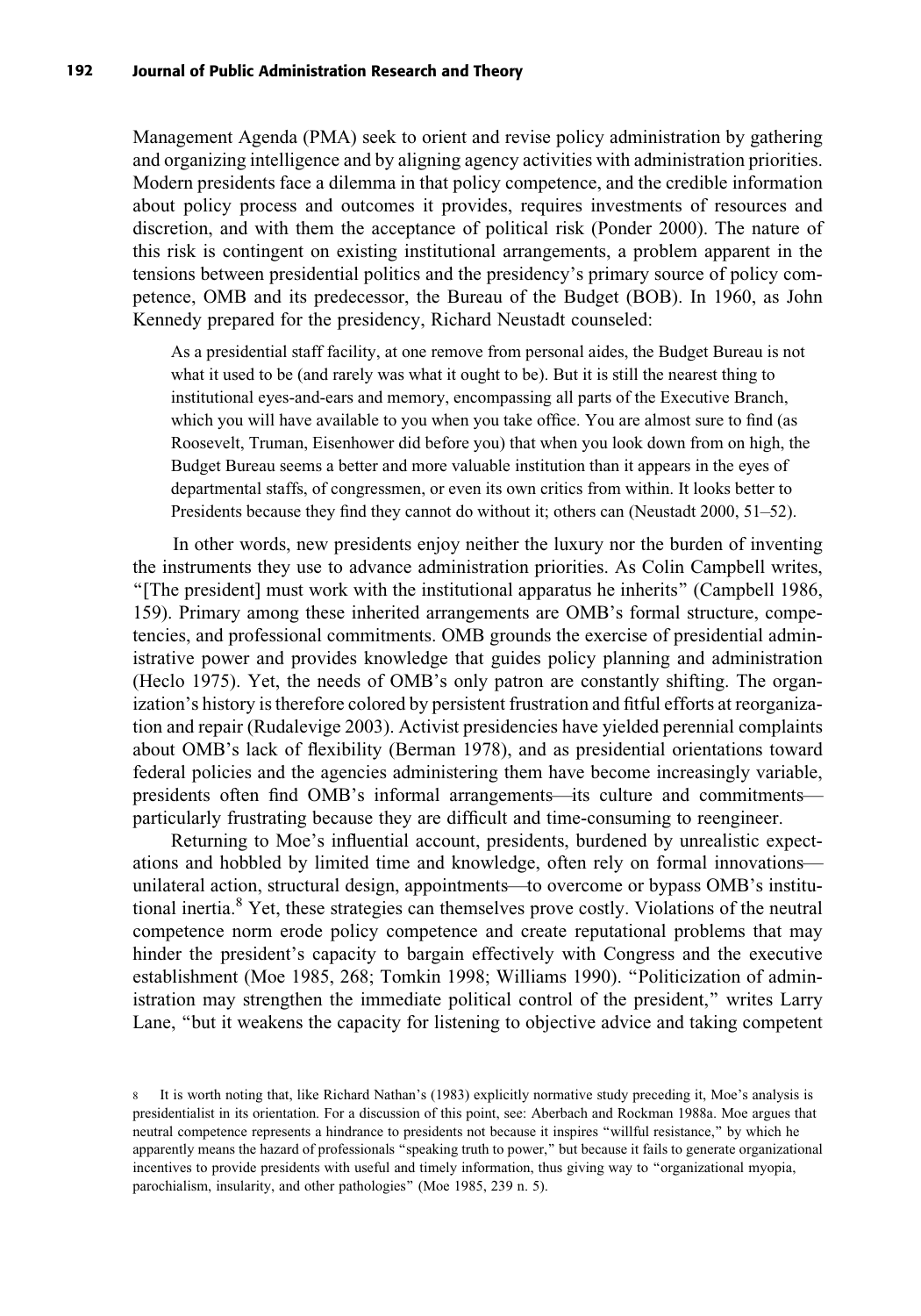action'' (Lane 1996, 234). In her history of OMB, Shelley Lynne Tomkin notes that the administrative control strategies pursued under Ronald Reagan's first-term budget director, David Stockman, damaged OMB's reputation and undermined the organization's authority. She writes, ''in the budget wars that followed over the next fifteen years, congressional combatants would feel free to question OMB numbers and projections for both valid as well as nefarious reasons.'' Tomkin further argues that politicization's threat to the careers of individual analysts eroded OMB's internal capacity. The threat of ''taint,'' or of being perceived as becoming politicized and thus potentially being sidelined by the next administration, was a concern to which OMB career staffers were sensitive (Tomkin 1998, 94, 112; Wolf 1999).

Presidents would retain OMB's policy competence if they could ensure the organization's responsiveness to their political needs. They may, in practice, rely more heavily on ideology than advice; yet, if it served them, they would certainly retain OMB's policy expertise. In fact, a growing body of work contends that the notion the two priorities responsiveness and policy competence—represent an either/or proposition is both historically and theoretically flawed (Campbell 1986; Dickinson and Rudalevige 2004a, 2004b; Wolf 1999). This work clarifies the role of neutral competence as a feature of organizational governance, norms imbued with professional values, rather than an objective quantity or condition (Aberbach and Rockman 1988a, 162–3). BOB/OMB's commitments to professional neutral competence and to the president as the organization's sole patron—both firmly embedded in its culture and explicit in its training of new employees even today—have long compelled the organization to provide the president both expert judgment and unwavering support. They are present in the ''strange amalgam of loyalty that argues back, partisanship that shifts with the changing partisans'' (Heclo 1975, 82). They are evident in a Franklin D. Roosevelt– and Harry Truman–era BOB that is more politically responsive than often presumed and in a post-1970 OMB that retains a culture of neutral competence at odds with the notion that OMB is ''thoroughly politicized.'' Presidents have often found it necessary to trade away OMB's competence for enhanced policy leverage. Yet, it is equally true that the modern presidency's drive for institutional responsiveness is a more robust and varied strategy than the narrow focus on control suggests. ''All presidents seek responsiveness,'' Dickinson and Rudalevige conclude, ''but it manifests itself in dramatically different ways depending on the president's political interests.'' Modern presidents are unified not in a drive toward politicization or centralization per se, but by ''different manifestations of a single, fundamental administrative logic embraced by all modern presidents: the need to devise the managerial tools most effective for influencing governmental outcomes'' (Dickinson and Rudalevige 2004a, 635).

One way of expressing the formulation Dickinson and Rudalevige describe holds that a core logic, the presidential influence of governmental outcomes, is mediated across presidencies by two sets of variables. The first set derives from the president's political interests, his orientation toward existing institutional arrangements and the political context that shapes, in part, his motivation to see those arrangements changed. It should be no surprise that the presidents apparently most willing to forfeit the policy competence on offer from executive branch institutions are those with ideological dispositions and those governing during periods very different from the ideologies and political climate under which those institutions were erected.

The second set of variables, arguably less well developed in contemporary institutional analysis, involves the managerial tools at the president's disposal. Among the tools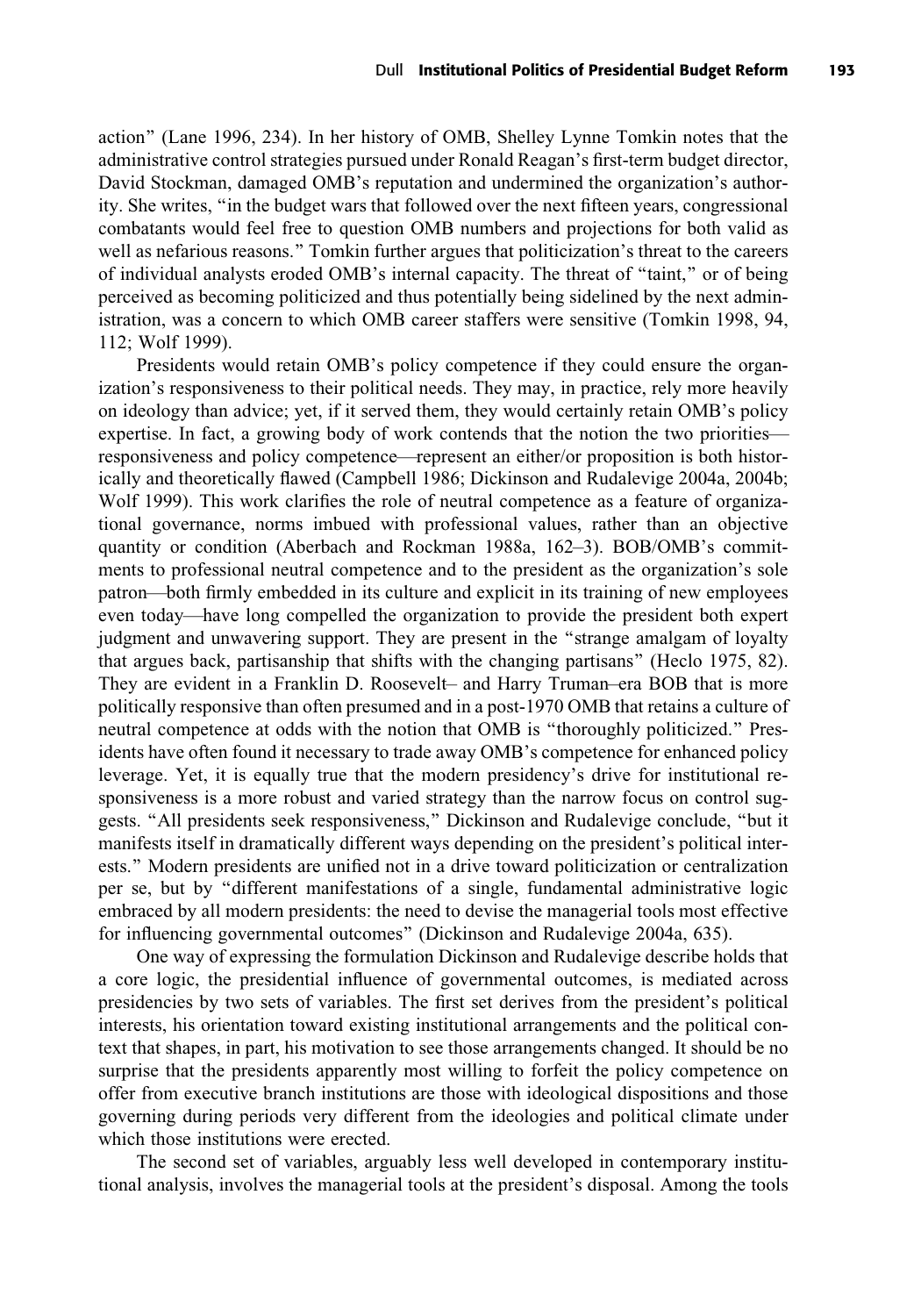available to presidents, none serves a more vital role than does his annual budget. The budgetary power is unique in its capacity to clarify and activate policy priorities. Allen Schick writes, ''It is a process in which, expressly or indirectly, the government decides on its role and sets its priorities'' (Schick 2000, 4). Again, however, the budgetary politics is rooted, like many of the most important features of presidential power, in bargaining within and between institutions. It is the expectation of bargaining that brings offices around Washington, DC, one morning every January or early February to dig into a few thick budget volumes detailing presidential priorities across a full range of policy areas. They weigh these priorities and gauge their meaning for one or a handful among the thousands of programs that rely on federal support. Even if a president ultimately fails to win congressional support for increases or cutbacks in a given program, those volumes offer a sometimes decisive signal of the administration's priorities. As a result, the document itself increasingly bears the markings of its own salience, steadily evolving into a more self-consciously public document. The Bush administration's FY 2003 budget, its first, offered color photographs, charts, and graphics and promoted itself as a ''document for public consumption".<sup>9</sup> The budget's changing physical appearance (not least its availability online) is symptomatic of more fundamental changes in the logic and infrastructure that govern budgetary and administrative politics.

The tools presidents employ to advance the logics of control and competence emerge from the interaction of policy priorities, dispositions toward existing administrative arrangements, and the assortment of available instruments that are matched to the perceived tasks. Over the twentieth century, changing information technologies, mediated by the changing social organization of knowledge, have had a major effect on the last of these. While the logic that underlies reforms designed to rationalize budget decisions and execution has exhibited continuity, subsequent iterations have also developed in significant ways. Compared with the models of performance budgeting articulated by the New York Bureau of Municipal Research and later the Hoover Commission, for example, today's performance budgeting demands more sophisticated technical execution and embraces a more far-reaching theory of budgeting and policy administration. Contemporary performance budgets formalize concepts like service and error, features of administration unobservable in the aggregate at the time the Hoover Commission reviewed postwar administrative practice. Technology has increased the complexity and comprehensiveness of analytical technique, thus altering opportunities for innovation. In 1967 PPB trainer Chester Wright offered the following description of the role that shifting computational capacity played in the development and application of systems analysis:

Systems analysis is a fairly recent phenomenon, not because the process was not understood before but because of the functional impossibility of manipulating without computing machinery the data involved in the real world system. Once the machinery became available, we discovered that our mathematical constructs were not as complete as we had assumed in the absence of any opportunity totestthem.We were further confounded bythe discovery that eventhe most elegant of our mathematical concepts described a most limited world (Wright 1967, 29).

Wright's comments suggest two important features of analysis. First, analytical techniques are subject to learning by doing or knowing ''how,'' knowledge that can only be

9 A skeptical William Niskanen (2002) suggested that the first Bush budget was ''as glossy as an Enron annual report.''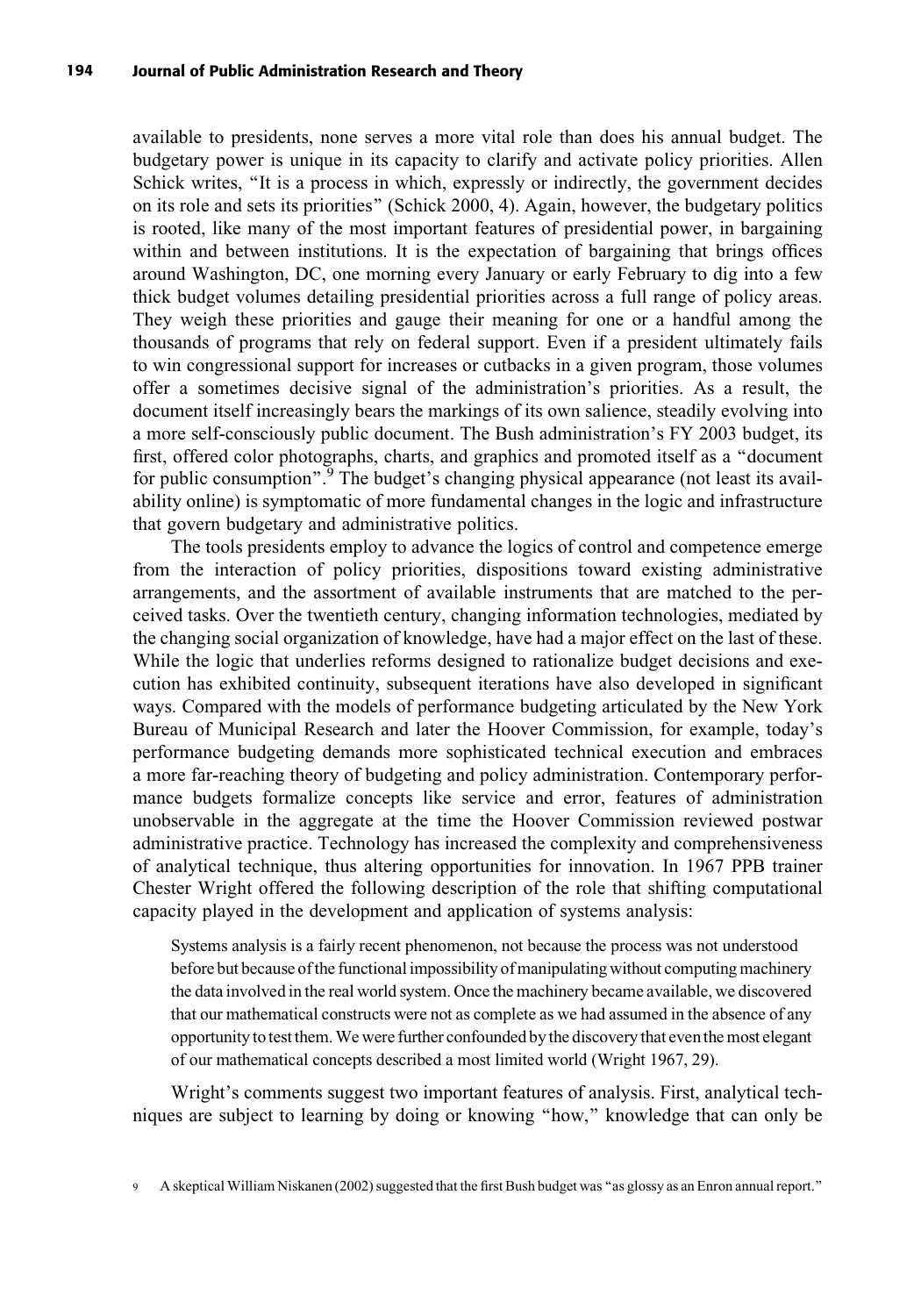achieved and retained through practice. Changes in the objective capacity of information systems are always mediated by techniques, or the established routines, procedural knowledge, and social organization of information clustered around a given technology. The mathematical building blocks of PPB predated systems analysis. However, the technique developed only when computational capacity enabled its regular application. Wright's account traces the influence of changing technology a step further by noting that the application of new analytical instruments leads actors to modify the pictures in their heads. In other words, developing techniques not only shape the scope and precision of analysis but also help to define the conceptual models that emerge.<sup>10</sup> On this point, Herbert Simon writes, "With the development of information-processing technology, we have a growing capacity to consider interactions and trade-offs among alternatives and consequences; to cumulate our understanding of fragments of the whole problem by embedding these fragments in comprehensive models'' (Simon 1997, 249).

Imagine budgeting or engaging in virtually any applied analytical task today without the electronic spreadsheet. For many small and mid-size government entities, in fact, ''the spreadsheet is really the budget system'' (Metzgar and Miranda 2001, 4). The great advantage of spreadsheet applications is their modularity, their capacity to support the design and adaptation of a variety of office techniques. But, significant variation in this underlying infrastructure would alter standard techniques in budgeting and many other tasks and thus provide opportunities for innovation. The leading edge of widely diffused information technologies have long offered important venues for entrepreneurial management experts. Across the analytical professions the search for innovation often attracts ''info-enthusiasts'' (Brown and Duguid 2000) or ''technological utopians'' (Stinchcombe 1990), who embrace reform as ideology. ''Listen to Newt Gingrich talk about [Peter] Drucker or Alvin Toffler,'' one recent analysis suggests, referring to the former House Speaker's commitment to the ideas of popular management theorists, ''and even his worst enemy would have to admit that the speaker's enthusiasm for change in the public sector is motivated by more than just a desire to cut welfare'' (Micklethwait and Wooldridge 1996, 284).

When actors adopt management ideas, those ideas are both organized by and exert influence on the actors' core beliefs regarding the organization of social life.<sup>11</sup> It is when management ideas cut across political ideologies that they exert their greatest influence. Among the very prominent examples of this kind of effect is the Budget and Accounting Act of 1921, which established the executive budget and with it the basic infrastructure of the modern presidency. The sequence that drew the concept of the executive budget idea onto the national scene and permanently embedded executive budgets in the American system of governance was shaped at every stage by institutional politics.<sup>12</sup> Yet, if the eventual impact of these reforms had been understood by members of Congress, the legislation would not have become law. Again, the interests that aligned in favor of executive budgets were drawn together in part by ambiguity about the objectives and

<sup>10</sup> For an illustrative account of the relationship between analytical instruments and the theories to which they contribute, see Gigerenzer 1991.

<sup>11</sup> In North's words, "the *theories* individuals construct are *colored* by normative views of how the world should be organized'' (North 1990, 23). These theories tap the commitment to rationality that runs deep in Western society. Carol Weiss writes, ''Few ideological commitments in modern Western societies are stronger than the ideas of rationality and intelligent choice, and no institutions are more normatively committed to the application of information to decisions than bureaucratic organizations'' (Weiss 1984, 233; see also Wildavsky 1984, 149–50).

<sup>12</sup> See, for example, the discussion in Skowronek 1982, ch. 6.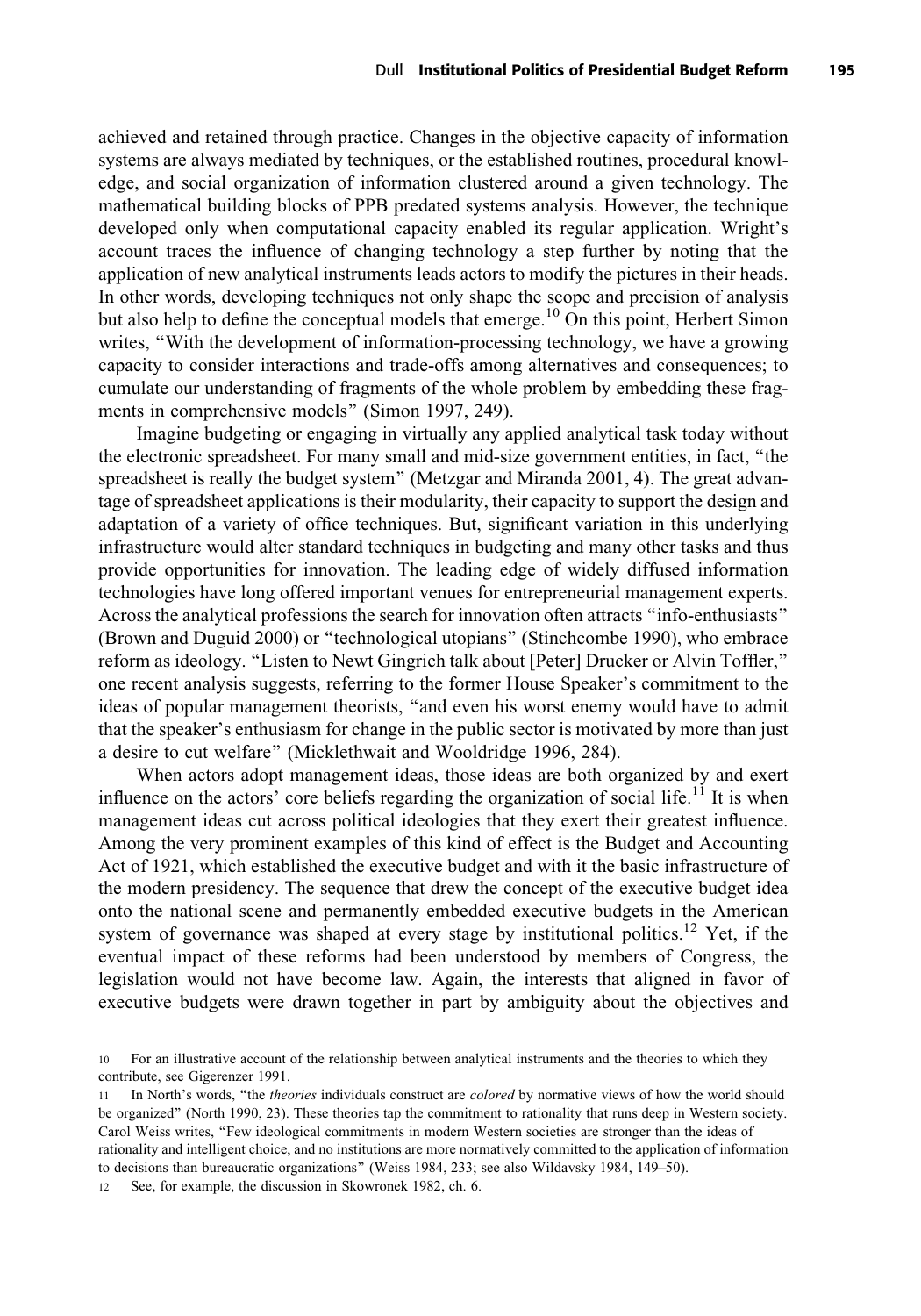consequences of reform.<sup>13</sup> This pattern echoes through the twentieth-century advance of administrative reform and, more broadly, through the interplay of ideas and institutional change across settings.<sup>14</sup> The budget idea modeled a rational solution to deficits and problems of coordination that cut across political ideologies, appealing simultaneously to the Progressive reform impulse and to latent institutional interests. This mix of the presidential search for decision control and administrative competence, available management and analytical instruments, and institutional bargaining has continued through subsequent iterations of reform.

The Lyndon Johnson White House's concern that the executive lacked the analytical capacity to sustain its Great Society agenda, and its subsequent embrace of PPB, serves as an example. Employing analytical techniques made possible by the development of largescale computing power and necessary by the administrative challenges of war and state expansion, PPB emerged from Robert McNamara's Department of Defense and was applied by Johnson to all federal agencies in August 1965. According to Richard Rose, PPB ''was intended to increase the efficiency with which programs were selected and launched in the expansionist climate of the Great Society'' (Rose 1976, 46). As an instrument, PPB was focused on comparing and integrating policies; it was designed to coordinate and rationalize a burgeoning array of social policies. This ambitious agenda overwhelmed the modest analytical capacities maintained by the agencies, the BOB, and White House staff. PPB sought to enhance this capacity, concentrating analytical functions, and thus the power to frame decisions, in the hands of expanding cadres of policy analysts, who reported to agency administrators and the president (Rivlin 1969, 1971; Weiss 1984; Williams 1990).<sup>15</sup> As a model for budgeting, PPB ultimately failed to take hold beyond the Department of Defense, in part because, as Schick writes, ''it did not penetrate the vital routines of putting together and justifying a budget'' (Schick 1973, 147). PPB suffered most acutely from congressional resistance and from lack of support within BOB. Schick continues, ''Only after they perceived that the Budget Bureau itself was not committed to budget change did the departments cut their losses'' (Schick 1973, 148).

Through the next decade the search for rational decision processes gained new urgency as periods of sustained budget deficits and encroaching policy commitments created competition among priorities for increasingly limited resources. Faced with mounting public expectations, larger budgets, but less budgetary discretion, presidents have become increasingly aggressive in their search for whatever means they can find to break the budgetary base.<sup>16</sup> By the time Jimmy Carter took the White House, the shift in the political

15 In FY 1968, 685 PPB-related staffers were located in 21 non-Defense agencies and departments, while BOB retained between 15 and 20 PPB specialists. Ott and Ott conclude that PPB ''is not a technique for building up the Budget Bureau's powers relative to the agencies but for giving the agencies devices to evaluate their own activities better'' (Ott and Ott 1969, 48–49, 60 n. 7).

16 Entitlements, indexation, trust funds, and interest on the federal debt now occupy more than two-thirds of budget dollars, compared with one-third three decades ago (Patashnik 1999, 156–57). It is a problem that has mounted over time. A quarter century ago, Fred Malek bemoaned ''mammoth uncontrollables,'' saying they were the ''principal deterrent to intelligent budgeting.'' (Malek 1978, 169–170) See also Kettl 1992.

<sup>13</sup> It was, as Jesse Burkhead writes, ''a peculiar combination of reformers—professional political scientists and public servants, who wished to transform government into a positive instrument for social welfare, and the conservatives of the business community, who wished to reduce governmental expenditures and lower tax burdens'' (Burkhead 1956, 29).

<sup>14</sup> Ideas ''constrain and enable policymaking, both by limiting the range of policies that are considered rational and by giving policymakers a repertoire of legitimating tactics for their favored policies'' (Lieberman 2002, 709).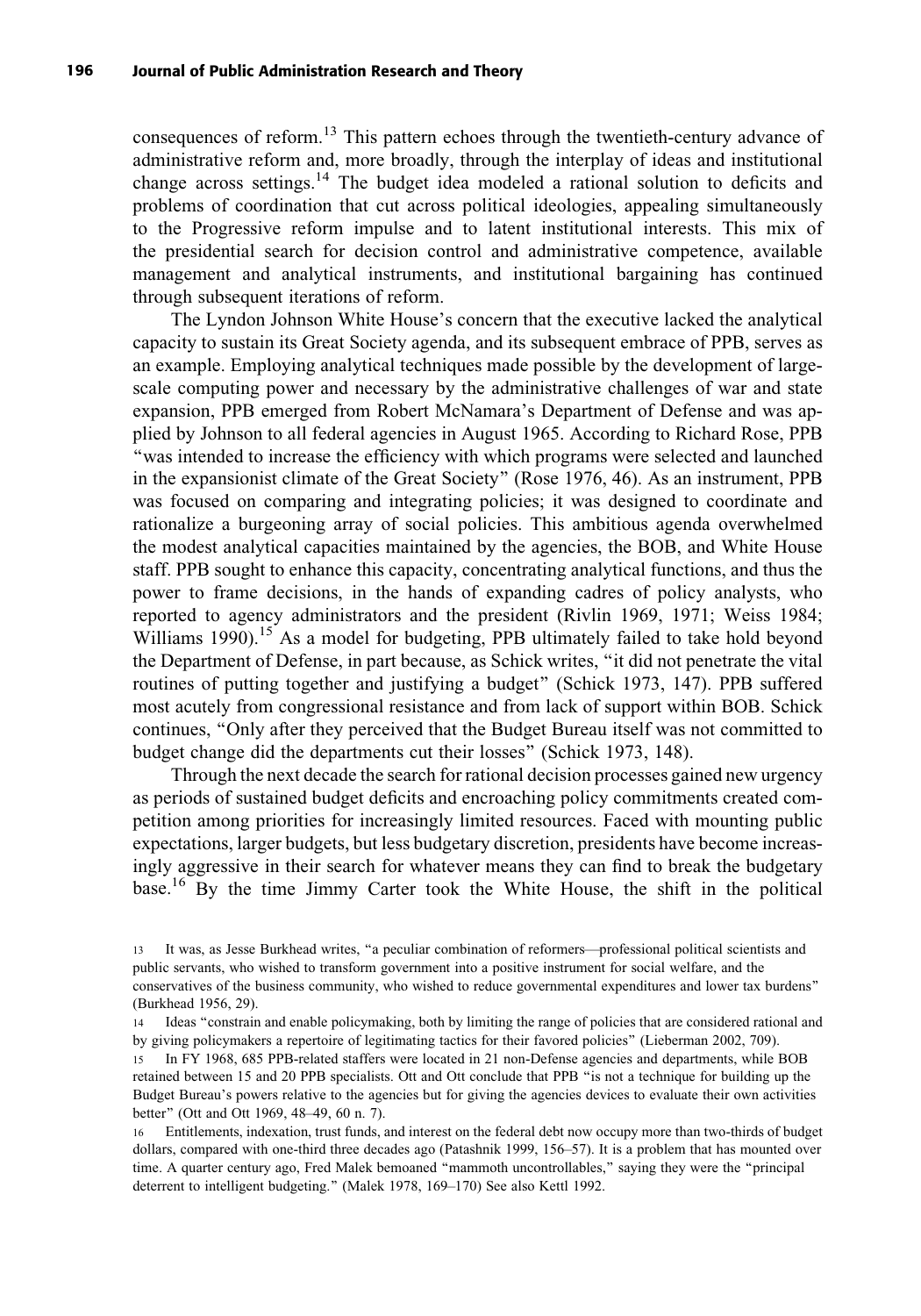environment toward consolidation had taken a firm hold on presidential politics. By embracing Zero-Base Budgeting, the presidency again seized a popular technique that centralized decisions and framed analysis in a way that advanced the president's broader administrative objectives. Rooted in a response to the perceived shortcomings of PPB, ZBB had been widely adopted by public and private organizations, including Governor Carter's Georgia (Pyhrr 1973). ''In contrast to the traditional budgeting approach of incrementing the new on the old," President-elect Carter wrote, "zero-base budgeting demands a total rejustification of everything from zero'' (Carter 1977, 66). It was, in Arnold's words, ''an ideal weapon for Carter,'' and it fit well with Carter's broader efforts to consolidate and simplify government (Arnold 1998, 315). ZBB promised to stand comprehensive, principled analysis against the forces buttressing existing policies. It was also enormously time- and information-intensive, and burdened by complexity and ill fitting among existing processes, it delivered vanishingly little leverage in budget politics (Draper and Pitsvada 1981; Wildavsky 1984). Arnold concludes, ''It was, evidently, a weapon that misfired'' (Arnold 1998, 316).

Both PPB and ZBB were responses, under differing circumstances and using differing models, to problems of presidential policy influence. For the Johnson administration the core problem was informing and coordinating expanding federal policies. For Carter it was large established policies and the combination of budgetary routines and political alignments reinforcing them. Both presidents employed contemporary management ideas to interpret these problems and to generate solutions. In each case, a prominent model aligned with their priorities was on offer from the analytical professions, so each seized the solutions and began to implement them. Again, the two key features driving reform are the president's political objectives and the available tools presidents believe will repair perceived deficiencies in analytical competence and political control. The next section traces these factors through the development of PART.

## PART AND THE POLITICS OF BUDGET REFORM

PART's advocates in OMB and elsewhere argue the initiative is rooted in the logic and shortcomings of GPRA. It is, in OMB deputy director Clay Johnson's words, an effort to ''address weaknesses in GPRA implementation'' by applying the information generated through GPRA to OMB decision making (Johnson 2003). This is a characteristic of all presidential budget reforms; each is informed and draws on the analytical resources left behind by prior initiatives. As Allen Schick traced ''the road to PPB,'' later the ''road from ZBB,'' and stops in between, it is clear that these reforms are rooted in a common tradition that revisits, revises, and rearticulates a few core logics, among them policy control and competence (Schick 1966, 1978). PART is indeed grounded in the feedback generated from GPRA's implementation through the 1990s. The following paragraphs briefly trace the hope and frustration that came to characterize GPRA during this period, paying particular attention to developments within and between Congress, the agencies, and  $OMB$ <sup>17</sup>

#### From GPRA to PART

At the time of its passage in 1993, GPRA enjoyed broad but shallow support in Congress and was welcomed by the Clinton administration as a complement to its own National

<sup>17</sup> For an incisive discussion of these issues that goes beyond the brief narrative presented here, see Radin 2000.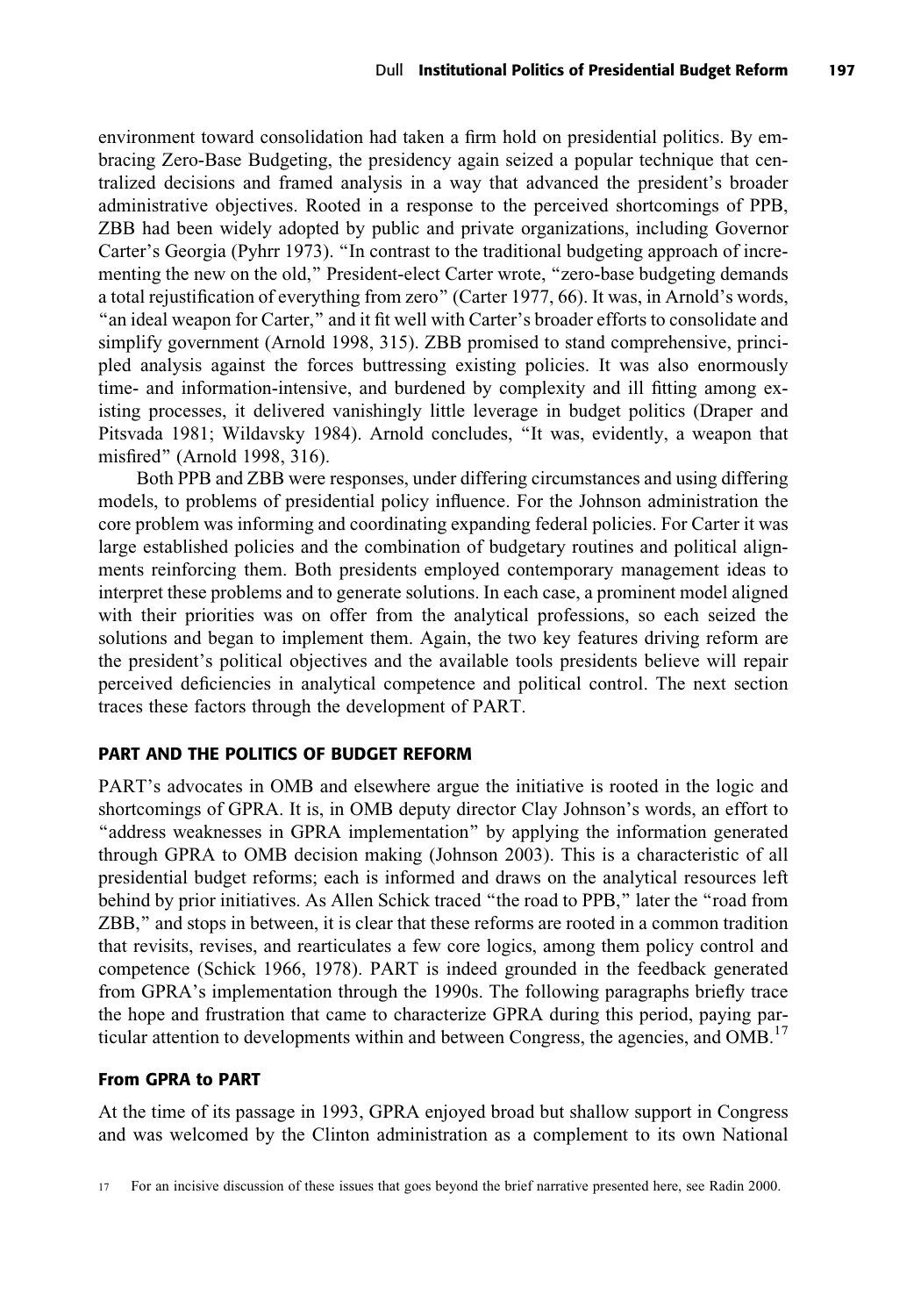Performance Review (Gore 1993, 72–74). GPRA requires that all U.S. federal agencies engage in strategic planning, articulate goals and objectives, and develop performance indicators. It was one of a number of comprehensive legislative reforms that formalized in the agencies reform ideas that were taking hold across liberal democracies during the 1980s and 1990s (Kettl 2000). As the Chief Financial Officers Act of 1990 and the Government Management Reform Act of 1994 mandated that agencies produce audited financial statements, GPRA standardized agency production of performance measures designed to improve decision making and enhance public control of agency activities. In the words of the Governmental Affairs Committee report accompanying the legislation, GPRA's central objective was ''to improve the confidence of the American people in the capability of the Federal Government, by systematically holding Federal agencies accountable for achieving program results'' (U.S. Senate 1993). The bill's primary advocate in the Senate, William Roth (R-DE), argued that ''most government managers truly do want to do a good job. But to do this, they need a clear understanding of specifically what it is their programs should accomplish, and then accurate, timely information on program performance. In that way, they are no different than managers in the private sector. So too does the Congress need information on program performance and results—especially for purposes of oversight'' (Congressional Record 1992, S16022).

Signing the legislation into law, President Clinton cited the same priorities articulated by the Senate Governmental Affairs Committee. GPRA would enhance government efficiency and effectiveness, and it would, in Clinton's words, ''help restore the credibility and confidence of the American people in the public enterprise'' (Clinton 1993, 1540). To GPRA's designers this was no minor endeavor. A July 1993 Congressional Budget Office (CBO) report warned that implementation would be slow, would require substantial investments from both Congress and the executive, and would only yield returns once necessary knowledge and routines, or what the report called a ''culture of performance measurement," took hold. GPRA's implementation was mapped across a seven-year schedule, allowing that, as the report recommended, ''the short run emphasis should remain on developing performance measures for agency management rather than for use as a tool for allocating resources'' (U.S. Senate 1993).

GPRA was seen by advocates as a nonpartisan effort to build and make use of agency analytical capacity and thus improve management and budgeting. A common view held that GPRA would rebuild agency and OMB evaluation capacity, which had been, according to the General Accounting Office (GAO), ''gravely eroded'' during the 1980s (GAO 1988; Lane 1996; Williams 1990). Within OMB, the Reagan administration brought about the culmination of a period of politicization that had begun in the 1960s. The development of the OMB practice known as ''Spring Review'' illustrates the point.

Prior to the 1980s, the Spring Review provided program division staff within OMB an established set of practices by which to identify policy issues they believed should be addressed in agency budget requests. Staff, including frontline budget examiners, the ''eyes and ears'' of OMB, typically would present analysis to program associate directors and senior Budget Review Division staff, who would then summarize issues for presentation to the OMB director and ultimately the president. The resulting policy guidance provided agencies with detailed guidelines for developing fall budget requests (Johnson 1988, 10–11; Tomkin 1998, 119–20). Under Reagan, however, the Spring Review yielded to the administration's broad shift toward top-down, ideologically driven budgeting.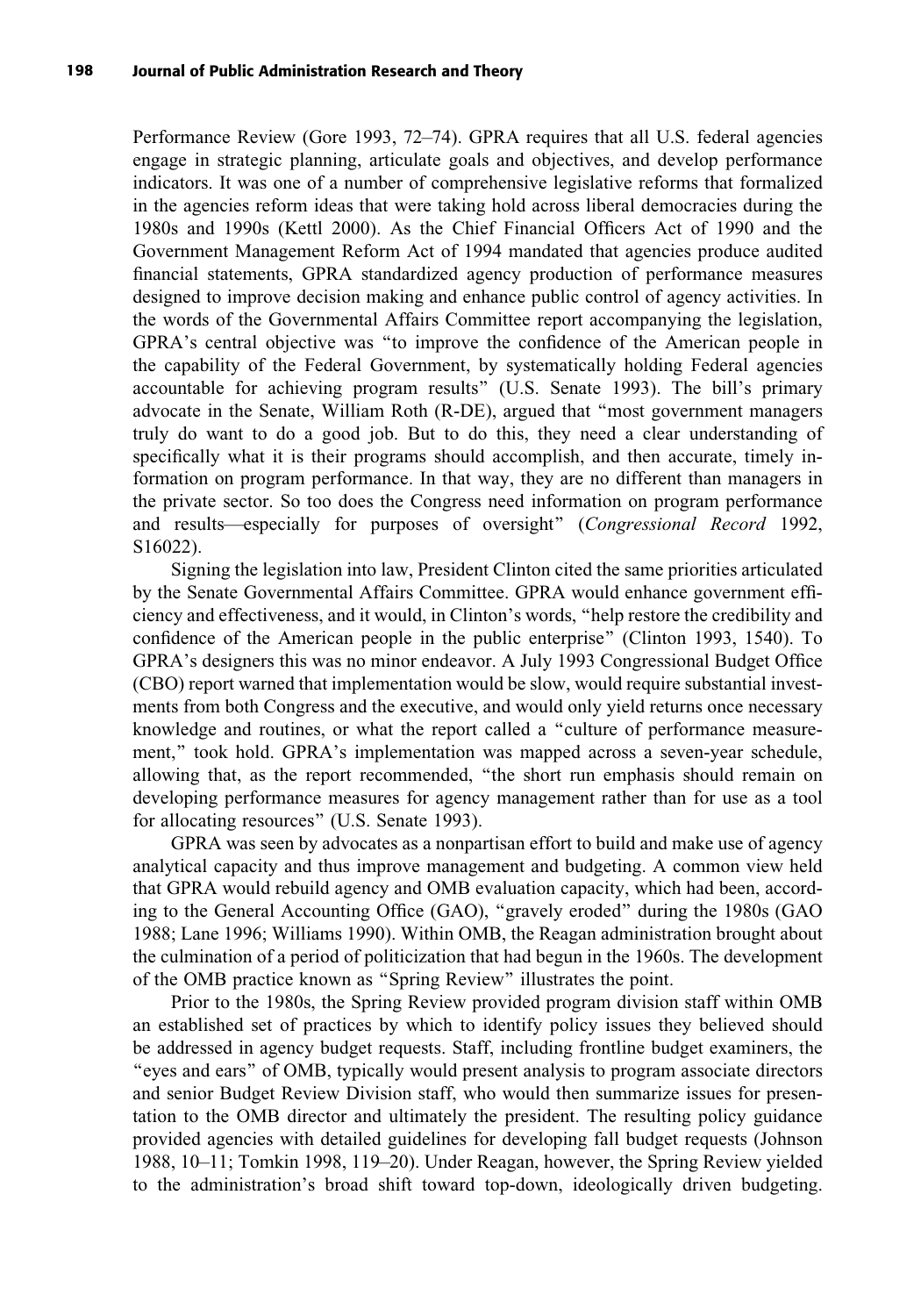Rather than being guided by the ''knowledgeable advice'' of OMB's intelligence gatherers, the 1981 and 1982 Spring Reviews provided an opportunity to articulate and solidify the administration's priorities. By 1983, in all but a few program areas, the Spring Review became an abbreviated review of, in Tomkin's words, ''the administration's previous goals from the past budgetary cycle and an assessment of the success rate of those goals.'' (Tomkin 1998, 119, 137).

A decade later the Clinton administration and GPRA brought new emphasis on OMB's analytical capacity. In March 1995 a Spring Review was reestablished under OMB deputy director Alice Rivlin. Rivlin saw an opportunity in the implementation of GPRA to reinvigorate the Spring Review process and with it bring new emphasis to policy competence in OMB and the agencies. These reviews were structured by examination and development of agency strategic plans and performance indicators under GPRA's mandates. Agencies were informed that these sessions would focus on ''developing plans that meet GPRA requirements, and are aligned with budgets, streamlining plans, performance agreements, and other related initiatives going on in the agencies,'' and highlighting ''parts of the strategic plan to frame discussions this Fall with the agencies on their proposed annual performance goals'' (Tomkin 1998, 264; Rivlin 1995, 1996). In line with the OMB 2000 reorganization, which replaced with word budget with program in the examiner's job title, the reviews promoted the integration of management and budgeting decision-making (Martin, Wholey, and Meyers 1995, 90). While much of the information in GPRA-related documents existed previously, the process formalized and brought a degree of standardization to interactions between OMB and the agencies. At least initially, its emphasis from principals gathered the attention of department administrators (Tomkin 1998, 264–65).

Conforming to a long-standing pattern in reform politics, however, GPRA's implementation in the agencies proved slower, more complicated, and more political than expected. Broad support for GPRA masked latent ambiguity and conflict. In the words of one House Government Reform Committee member, ''The Democrats see the Results Act as a way to deliver the same level of service, but do it better and more efficiently. They are not in this to cut a lot of programs out. By contrast, Republican leaders see this as a way to justify devolution of functions to the states and thus eliminate a lot of things at the federal level'' (Kirschten 2001).

The two opposed conceptions of GPRA's purpose squared off following the 1994 Republican electoral victory. Reform-minded conservatives in the new majority, particularly House majority leader Dick Armey, recognized in GPRA an opportunity to scrutinize "wasteful" and "failing" programs (Schatz 1997; Thomas 2000). In July 1997, as agencies prepared to submit the first mandated performance plans, Armey and the House leadership circulated a ''Dear Colleague'' letter announcing a ''major government-wide project'' that would use GPRA to evaluate government programs. They noted, ''We plan to use the Results Act to guide federal decision-making based on what is actually working in government and what is wasted in government'' (Armey, Livingston, Kasich, and Burton 1997). That October, Armey again promised to use GPRA to ''audit the entire federal government. ... Agencies with outdated missions, that lack focus, that are redundant, or provide no public benefit will be exposed and held accountable'' (Friel 1997). GPRAmandated reports gathered significant attention from staffers in the majority leader's office, a group begun on Armey's initiative called the "Results Caucus," in the Congressional Research Service (CRS) and GAO, and among the various offices around Washington tasked with monitoring agency politics.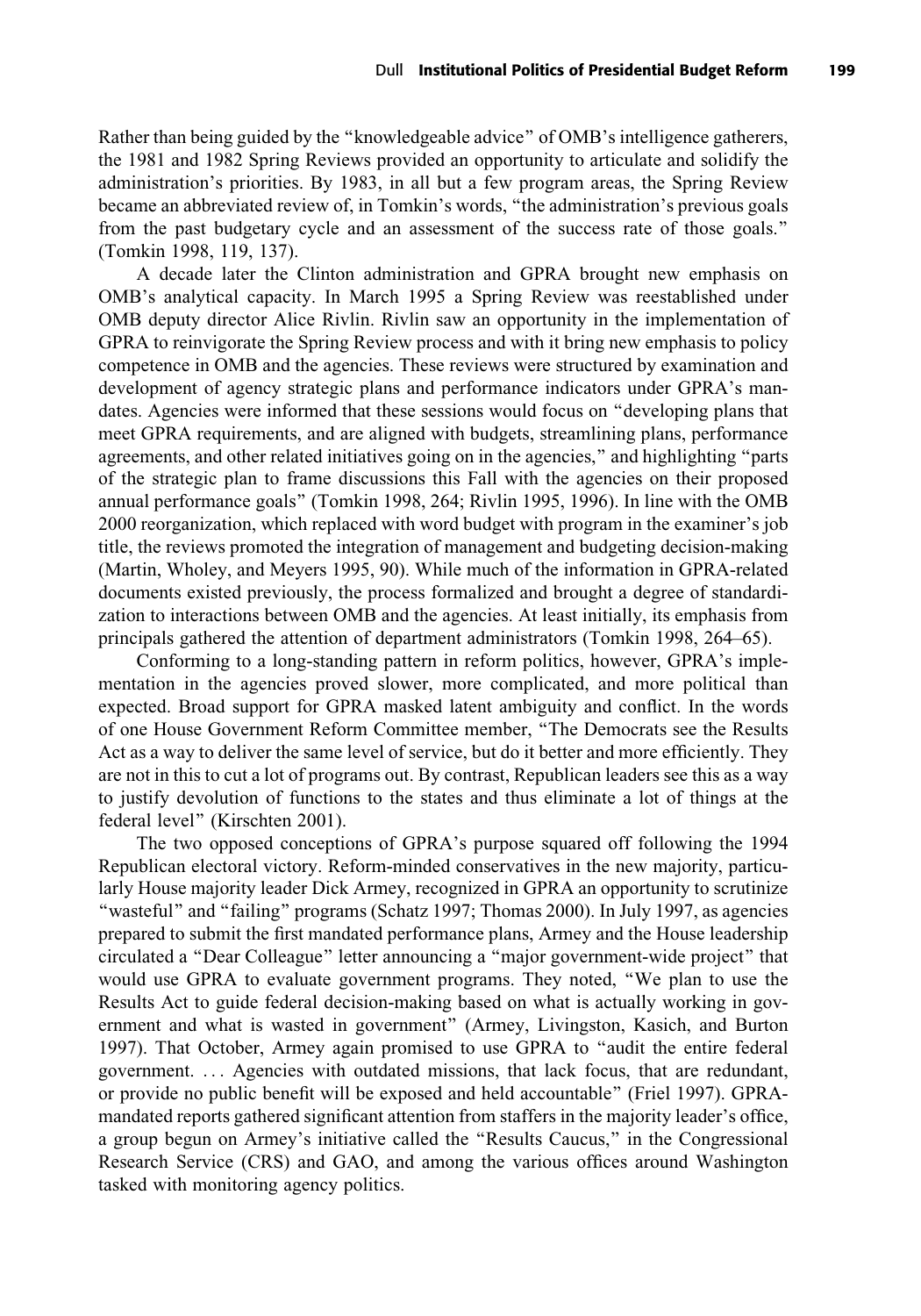GAO, in particular, invested enormous resources monitoring and evaluating agency GPRA implementation. Between 1997 and 1999 GAO published almost 250 reports guiding agencies through the processes of strategic planning and performance measurement. The effort prompted Majority Leader Armey to take the House floor in September 1997, announcing, "GAO's ability to produce so much outstanding work in such a short time period is a tribute to the breadth of knowledge, expertise, and commitment of its outstanding staff'' (Armey 1997). Others in the Republican majority struck a less high-minded tone. Government Reform and Oversight Committee chair Dan Burton, for example, warned that agencies producing poor performance data would face a ''budget bludgeon'' (GovExec.com, 1997).

Agency staff responded to this attention with an understandable wariness. According to one contemporary account, ''Managers have discovered that planning and measuring performance can turn operations upside down; sharpen disagreements with Congress about the agency's mission or its existence; and require predicting outcomes shaped by forces agencies don't fully control'' (Figura 1999). In their study of federal executives, Aberbach and Rockman note, ''GPRA leaves it to the agencies to propose goals. That can put them in jeopardy with congressional committees and constituencies. ... It is hardly surprising that agencies have often shied away from stepping on this potential landmine'' (Aberbach and Rockman 2000, 150–51). The significant investment of resources necessary to develop an effective performance measurement system and the lack of apparent benefit, perhaps even the hazards, associated with reporting accurate performance data seemed to slow progress in the agencies.

The Clinton administration's enthusiasm also cooled, and agency compliance clearly suffered. A 1997 review of draft strategic plans by the majority leader's office resulted in failing grades for nineteen of twenty-four major federal agencies. In 1999 and 2000 GAO and Senate Appropriations Committee reviews found that a majority of agencies still did not demonstrate they could generate credible data (GAO 1999; U.S. Senate 2000). As partisan conflict between Congress and the administration began to dominate GPRA, the capacity of the OMB review process, begun in the middle 1990s to serve the administration's agenda, fell away. Republicans blamed agency shortcomings on insufficient support from OMB, accusing the organization of failing to live up to its statutory mandate. OMB staff responded that, while still supportive of the goal of performance-informed budgeting, emphasis on budgetary uses hindered its use to improve management. In OMB director Franklin Raines's or Franklin Raines' words, ''We must avoid using GPRA only as a budgetary cleaver. ... If the automatic consequence of poor performance is to end the program, then soon the only performance reported will be good performance'' (Raines 1997). On the Hill and in Washington's think tanks, frustration with agency performance reporting mounted. In 2000 Government Executive ran a column citing political conflict and failings of agency compliance that sported the headline, ''The Results Act Is Dead.'' GPRA's obituary was written (Laurent 2000).

### The Bush Administration and PART

Despite its halting, varied implementation, rumors of GPRA's demise were premature. The energy and frustration that many Republican staffers experienced pushing agencies and decision makers to take GPRA seriously, ambitions of management reform enthusiasts, and the election of a new president breathed new life into performance measurement after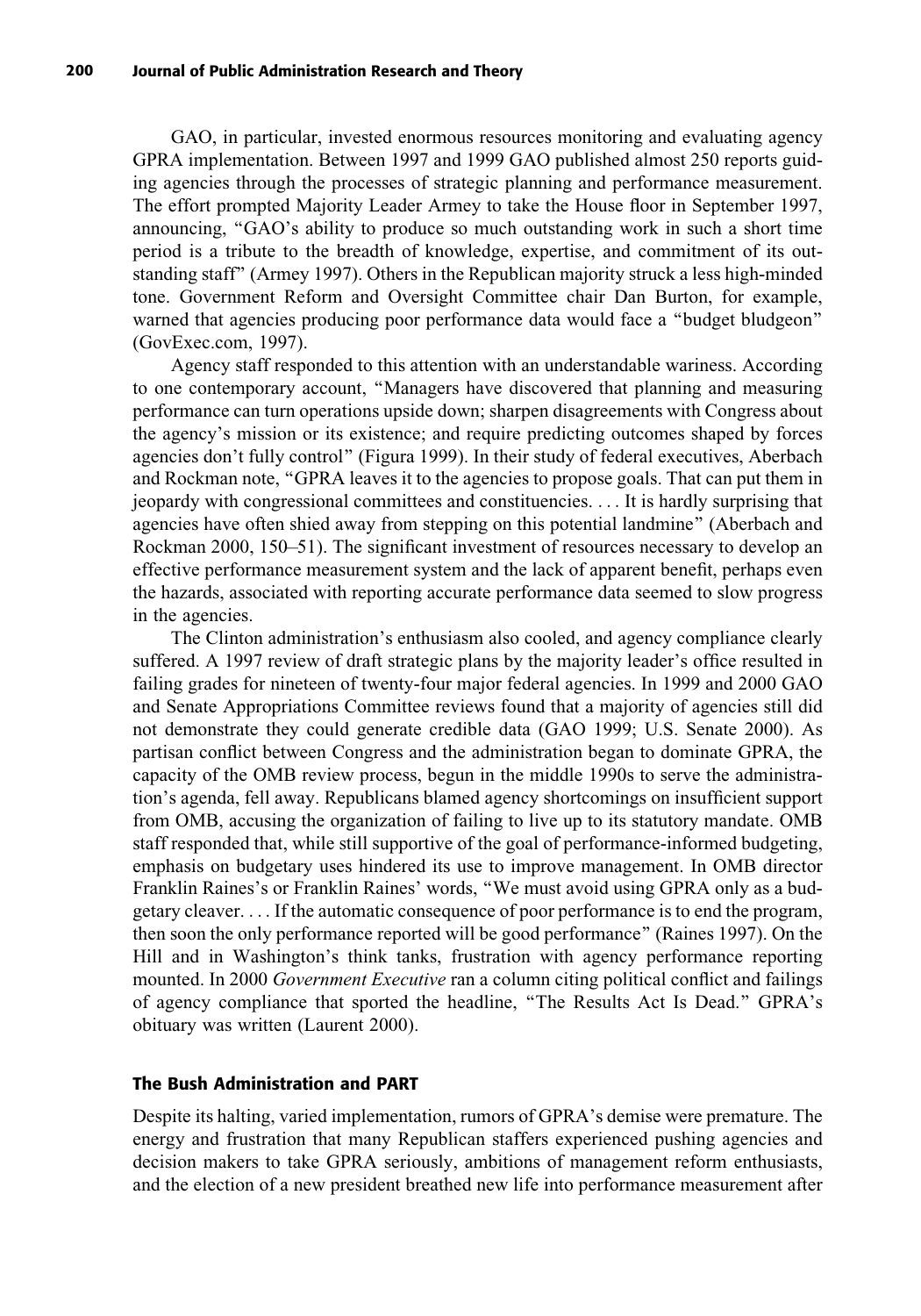2001. The public management community, committed to the ideas of performance management and budgeting, and the conservative think tanks were prepared (DeMaio et al. 2000; National Academy of Public Administration 2000). A 2001 Heritage Foundation report focused on the presidential transition, entitled A Budget for America, implored OMB's new administrators to seize GPRA's reins, warning that agencies and their supporters on the Hill were using GPRA to avert ''meaningful reform.'' The report noted, ''If these reports are accepted without challenge, the agencies will subsequently maintain that they are meeting or exceeding expectations and are therefore entitled to continued public support.'' It added, ''Fortunately, if the President is willing to take firm control of the GPRA process, it will give him the tools he needs to consolidate goal-setting and performance measures solidly within the Executive Office of the President'' (Antonelli and Sperry 2001, 16).

Those words found a ready patron in George W. Bush. He was, as the campaign slogan announced, a ''reformer with results,'' and he was keen on the notion that management tools might be employed to enhance the president's control over agency administration (Singer 2005). In June 2000, in what would become a kind of mission statement during Bush's first term, candidate Bush stated, ''Government should be results-oriented—guided not by process but guided by performance. There comes a time when every program must be judged either a success or a failure. Where we find success, we should repeat it, share it, and make it the standard. And where we find failure, we must call it by its name. Government action that fails in its purpose must be reformed or ended."<sup>18</sup> A Bush presidency would be guided by results rather than process and would move to eliminate programs using performance as its guide. It was therefore no surprise when less than six months after taking office, during the summer of 2001, the administration rolled out its PMA, the use of performance information in budgeting was a central component.

Bush's first OMB director Mitch Daniels was perhaps the decisive advocate within the administration for a more assertive approach toward GPRA. Prompted at a Senate confirmation hearing to take up GPRA, Daniels responded, ''Our first goal, I think, ought to be to get the agencies themselves to live up to their responsibility under the Results Act. ... But if they won't, maybe we can find a way to do it'' (Daniels 2001). Testifying before a House committee a year later, Daniels noted that almost ten years after GPRA's passage, ''agencies spend an inordinate amount of time preparing reports to comply with it, producing volumes of information of questionable value,'' and concluded that ''the implementation of this important law has gone astray'' (Daniels 2002a). Daniels and OMB's top tier, among whom were several former Hill staffers with direct knowledge of what they viewed as agency resistance to GPRA's mandate, set about to correct it.

The Bush administration's first full budget cycle, developing the FY 2003 budget, made an initial, telling move in this direction by including OMB's ratings of the effectiveness of 126 federal programs: 43 effective, 22 moderately effective, 41 ineffective, and 20 unknown (Peckenpaugh 2002). While the administration welcomed what it called a ''spirited discussion'' regarding its performance ratings, the evaluations were neither transparent nor apparently based on systematic standards. Regarding their source, OMB somewhat opaquely referred to staff ''knowledge of the programs'' and ''professional judgment'' (Breul 2002; OMB 2002a). The ratings were widely criticized. Responding

18 This quotation, from a speech given by then Governor Bush in Philadelphia, PA, on June 9, 2000, is excerpted in the President's Management Agenda: FY 2002 (OMB 2001, 27) and appears frequently in related publications.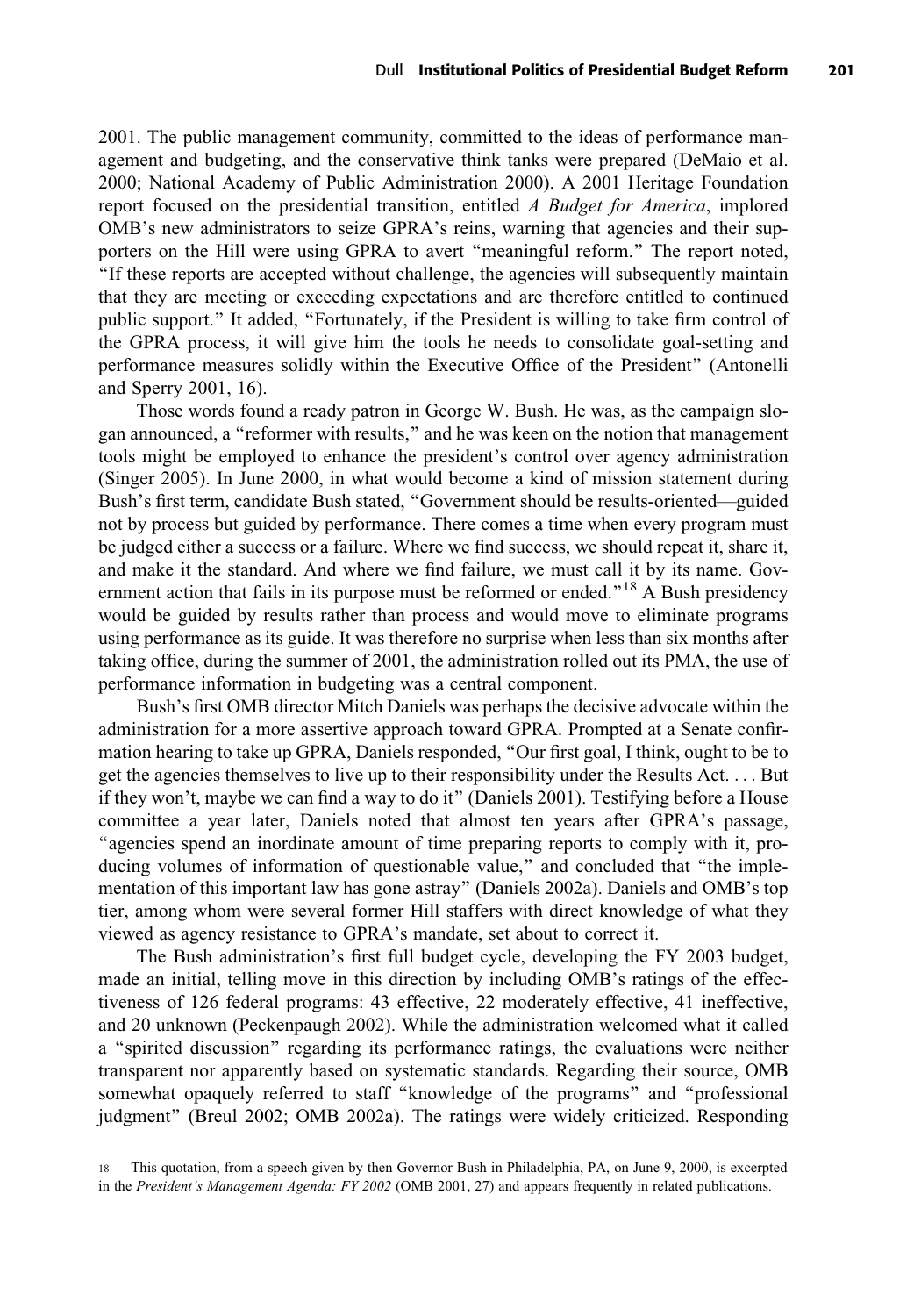to skepticism about the exercise's objectivity, Daniels told the New York Times, ''We followed the facts where they led'' (Stevenson 2002). It was clear, however, that without credibility this initial effort would not generate the policy leverage the administration sought.

OMB responded during the spring and summer of 2002 by committing substantial staff time to the task of building a more credible instrument. A pilot of the new PART was conducted, and a draft of the PART questionnaire was made available for public scrutiny. OMB invited feedback from the National Academy of Public Administration, GAO, congressional staff, a panel of experts assembled as the Performance Measurement Advisory Council, and an internal staff advisory committee called the Performance Evaluation Team (PET), and open forums were held to gather reactions from other interested observers. Changes to the instrument were made based on these responses. One question, asking whether a federal role was "critical" in the policy area under examination, was eliminated when it was criticized it as subjective and ideologically motivated. Some OMB staff believed the section should, in fact, be more heavily weighted, a sentiment related to Daniels by members of the PET. In dropping the question, however, Daniels made a point of emphasizing the administration's commitment to developing a neutral instrument. ''To keep the PART as objective as possible,'' Daniels wrote, ''this question has been eliminated'' (Daniels 2002b).

Criticisms alleging PART's ideological bias are still common. Its evaluations remain inconsistent in some cases, its ratings seem to disadvantage certain programs such as block grants, and the tool's application prompts unanswered questions regarding the validity of its program reviews (Brass 2004; Radin 2004, 2005; Singer 2005). For example, the Earned Income Tax Credit (EITC) compliance initiative, a \$200 million program designed to reduce the number of incorrect EITC claims, has been PARTed; however, the EITC itself has not. While there is nothing that specifically excludes tax programs from PART's scope, their absence thus far from PART's scrutiny is suggestive. As GAO has pointed out, ''Since in some years, tax expenditures are about the same order of magnitude as discretionary programs and in some program areas tax expenditures may be the main tool used to deliver services, this is a significant gap" (GAO 2005a).<sup>19</sup> Steady expansion in the use of tax policies to advance social and economic priorities, and concerns regarding the effectiveness of these policies, presumably would make PART evaluations useful. The omission of the EITC program is more striking still because it is not only, in OMB's words, ''one of the largest Federal programs helping America's poor'' (OMB 2005), but it is also a refundable tax credit, accounting for both an estimated \$5.1 billion in decreased tax receipts and an outlay of \$32.0 billion in 2003.

In spite of these concerns, and beside the inevitable protestations of OMB and agency staff, criticism of PART has been surprisingly tempered given that, from its inception, its objective has been to target and eliminate programs. As OMB director Daniels has put it, PART is designed to ask two questions of every program: "Is it working?" and "Should the government be doing this in the first place?'' (Friel 2002). Like the Carter's ZBB, PART is designed to scrutinize the budgetary base. Indeed, while the circumstances under which

<sup>19</sup> One exception to this pattern is the New Markets Tax Credit, a program that issues tax credits on a competitive basis to private organizations investing in low-income communities, which OMB PARTed as a competitive grant program. A tax expenditure is ''a provision in tax law that usually encourages certain behavior by individuals or corporations by deferring, reducing, or eliminating their tax obligation'' (Howard 2002, 411).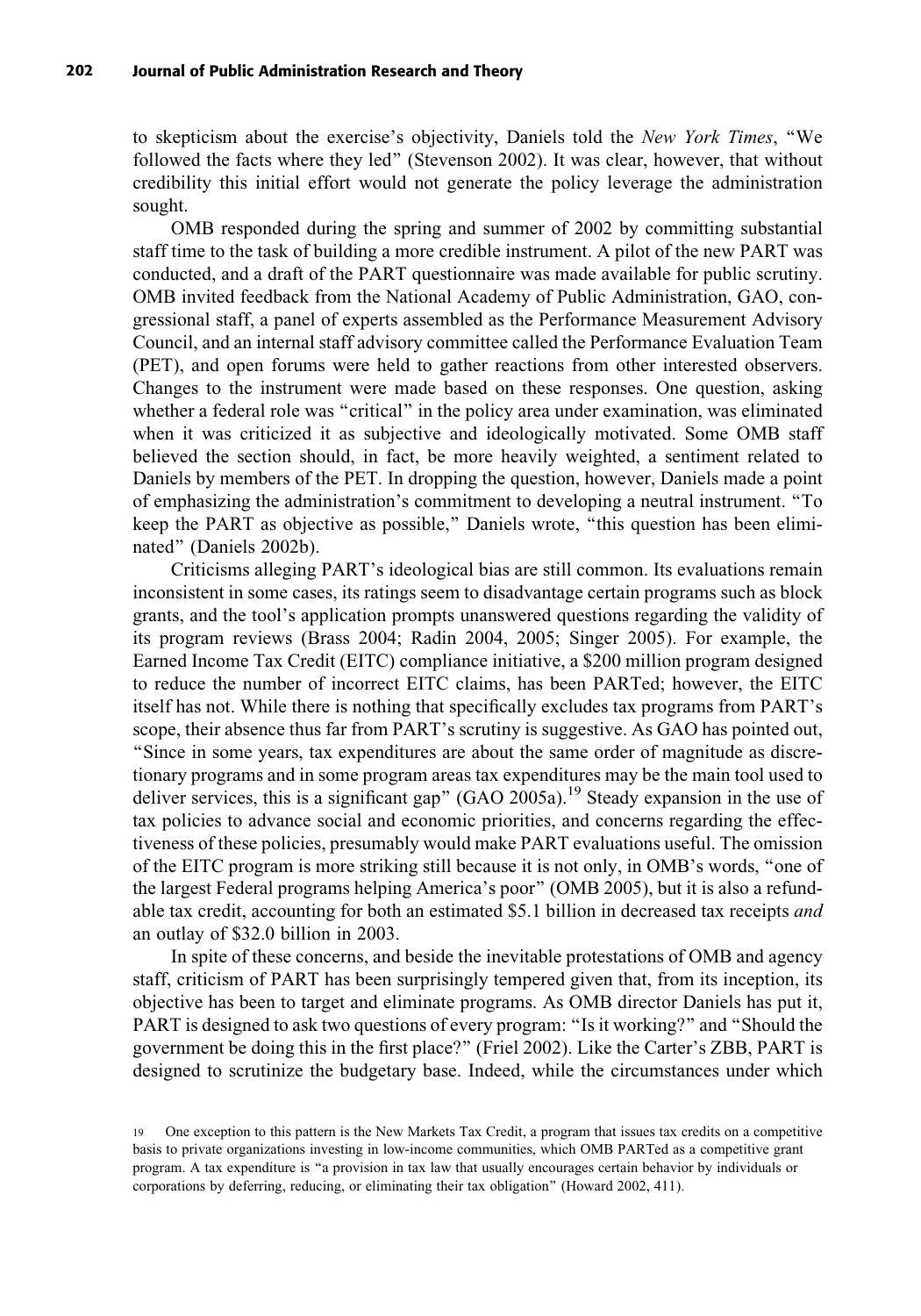PART justifies increased expenditures are not clearly defined, the instrument seems well designed to justify cutbacks. Two features of the PART help illustrate this point. First, PART isolates programs as the unit of analysis, evaluating their effectiveness as independent policies. This stands in contrast to PPB, which sought to integrate programs in a broader cross-cutting analysis. What is lost is a sense of how policies respond to more complex, interdependent policy aims. What is gained is the capacity to target and assess the effectiveness of single programs. The approach is both politically and analytically advantageous, as it reduces complexity and the potential political tangle associated with resource decisions regarding multiple policies at once. Second, in evaluating programs, the burden of proof, or as the PART guidance puts it, ''Standards of a Yes,'' is placed firmly on the program. In OMB's words, ''The PART holds programs to a high level of evidence and expectation. It is not sufficient for a program simply to comply with the letter of the law.... In general, the PART requires a high standard of evidence and it will likely be more difficult to justify a Yes than a  $No$ " (OMB 2002b).

Given the notion that PART will answer the question, ''Should government be doing this?'' it is no surprise that some in Congress, particularly in the appropriations committees, argue that PART impinges on congressional authority (Gruber 2003a, 2003b, 2004b). Indeed, Beryl Radin argues that PART is an effort to ''preempt'' Congress and asks whether it is OMB's place to challenge congressional judgments regarding program purpose and design (Radin 2004). In the agencies, many are wary that PART and the administration's approach to performance budgeting are displacing rather than building on GPRA. GAO has on several occasions expressed concern that agencies are unable to ''integrate'' GPRA and PART compliance (GAO 2004, 2005b). The Bush administration has transformed the scope and content of the performance information agencies report under the GPRA mandate. The OMB guidance to agencies for complying with GPRA (OMB Circular A-11, pt. 6) was slimmed dramatically from ninety-four to eighteen pages between 2002 and 2003. Beginning in FY 2005, OMB also required agencies to submit ''performance budgets'' in place of the annual performance plans mandated by GPRA. And, while the driving emphasis on the production of fewer, more focused outcomes measures has improved the clarity of GPRA-mandated agency reporting, what is left offers a less comprehensive account of agency operations. Many of the measures that have been discontinued as agencies focused their performance plans are no longer easily available to outside observers. There is a familiar trade-off here between reports that are ''strategic,'' meaning they advance a clear and focused account of where an agency's administrators believe the organization should go, and those that are "transparent," offering a complete and accurate depiction of what is actually going on. Gains under the Bush administration in the clarity and strategic focus of agency reporting have come at a price.

Again, set against these conditions it is reasonable to wonder why we have not observed more conflict over PART. One reason, reinforcing a point addressed earlier, is that the OMB staffers overseeing PART have been persistent in their campaign on its behalf. OMB deputy director Clay Johnson and counselor to the deputy director Robert Shea have made an admirable effort to win the attention and approval of key committee and agency staff, appearing and engaging all comers at a seemingly endless series of appointments on the Hill and around Washington for meetings sponsored by management advocacy organizations, think tanks, and consulting firms. They present PART in careful, nonideological terms. In February 2004 testimony, Johnson epitomized the OMB version of PART's usefulness as he presented changes in proposed funding levels for every program rated during the FY 2004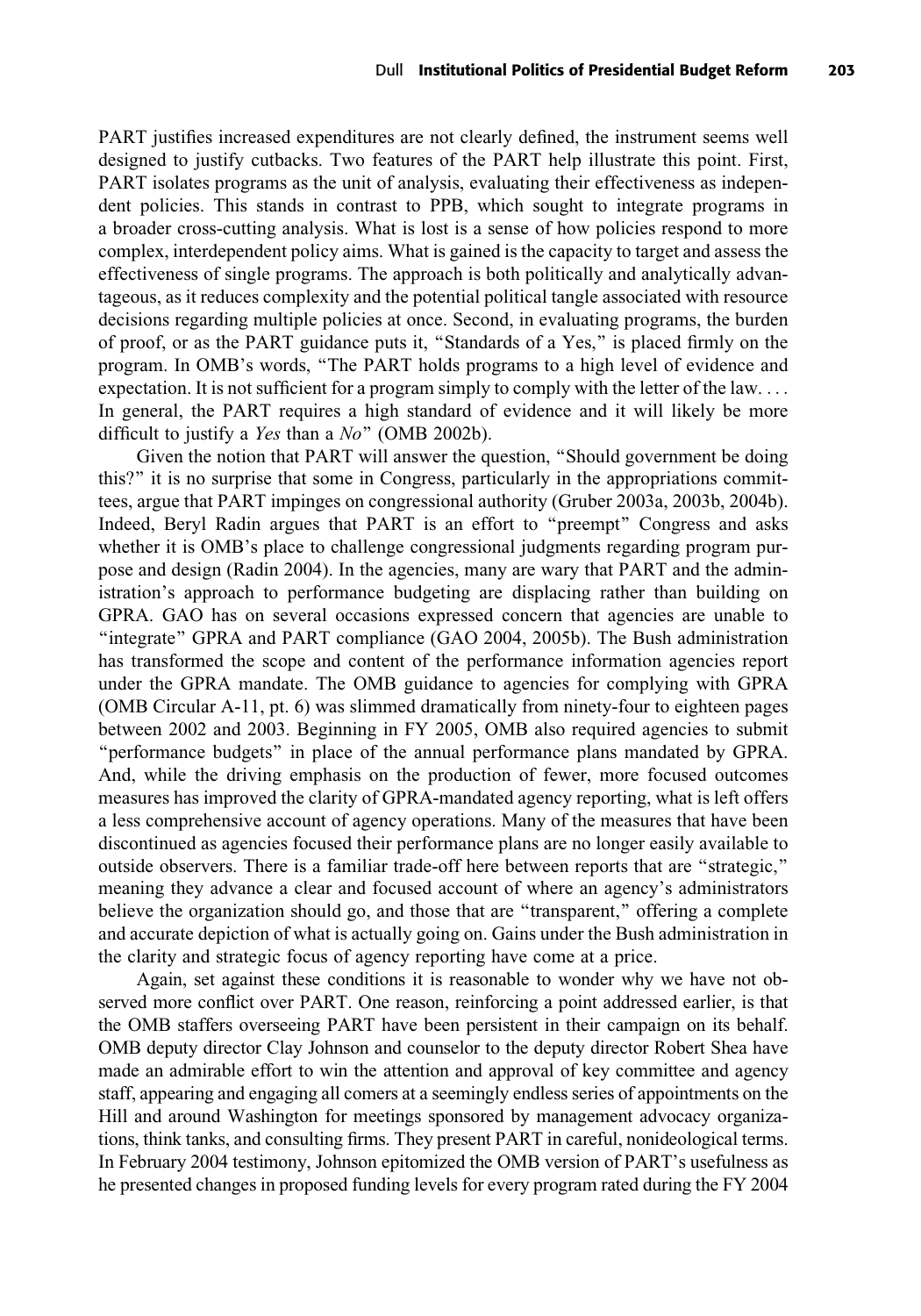and FY 2005 budget cycles. ''As you will see,'' Johnson noted, ''a PART rating does not today, nor should it ever, result in an automatic funding decision.'' Echoing a familiar line of explanation, Johnson highlighted examples of budget decisions informed by PART scores, both decreases and increases in funding (Johnson 2004). Each budget cycle the administration has showcased a few examples of funding decisions based on PART evaluations as if they are educating Hill decision makers about PART's usefulness. Framing PART's usefulness in this way, of course, is sensible and offers the added benefit of reserving for the administration the discretion to interpret PART's findings as it sees fit.

As a strategy for enhanced policy leverage or control, therefore, PART offers a sharp contrast to the centralization strategies pursued by the Reagan OMB. In emphasizing PART's credibility as a source of objective program evaluation and the administration's commitment to its legitimate use, the administration acknowledges that its policy leverage derives from bargaining rather than direct control or unilateral action and that the strategies of politicization and centralization carry reputational costs that may ultimately weaken the administration's hand. Moreover, unlike the Reagan administration, which pursued strategies that eroded agency analytical capacity and thus the availability of evidence regarding program outcomes, the Bush strategy uses performance assessment as a means of auditing executive branch policies. PART embraces analysis as an instrument for advancing presidential priorities, and as a result, its success depends to a degree on healthy agency evaluation capacity.<sup>20</sup>

Republican control of Congress also provides the administration the benefit of supportive committee leadership, thus muting potential criticism. In both the 108th and 109th Congresses, for example, the House Committee on Government Reform introduced the Program Assessment and Results Act, a bill that, while not designed to ''codify the specific methodology used by PART,'' bears similarities more prominent than its departures. Like PART, the stated intent of the legislation is to ''improve'' GPRA by providing a statutory framework for program assessment. The legislation would require that OMB evaluate the performance of each federal program every five years, more frequently for higher priority programs and those undergoing substantial revision. In other words, the legislation adopts a similar timeline to the review and reporting process employed by PART. The prospects for this legislation suggest a third reason that might explain the relative lack of controversy PART has inspired. Like PART itself, in most offices on Capitol Hill, beyond the confines of the reform committees, PART and PART-like legislation are nonstarters. Even with the relative unity that characterized the first Bush term, when PART registered, it prompted congressional skepticism. Thus, under perhaps the most favorable circumstances, PART faces the same obstacle encountered by all previous presidential budget reform initiatives: congressional resistance.

Even if, as seems increasingly likely, PART fails to gain significant leverage in Congress, it responds, along with the administration's broader PMA, to some of the central management challenges facing any modern presidency. Since 2001, ''results'' has served the administration as a sort of governing mantra. Among the administration's appointees, a common refrain holds that the president manages the executive branch with three priorities, "results, results, results." A Web site, "results.gov," developed initially with leftover

<sup>20</sup> It is worth noting one similarity between the two administrations: both pursued first-term agendas that included tax cuts and spending resulting in large deficits, which, in turn, created conditions favoring second-term commitments to reduce nondefense discretionary spending.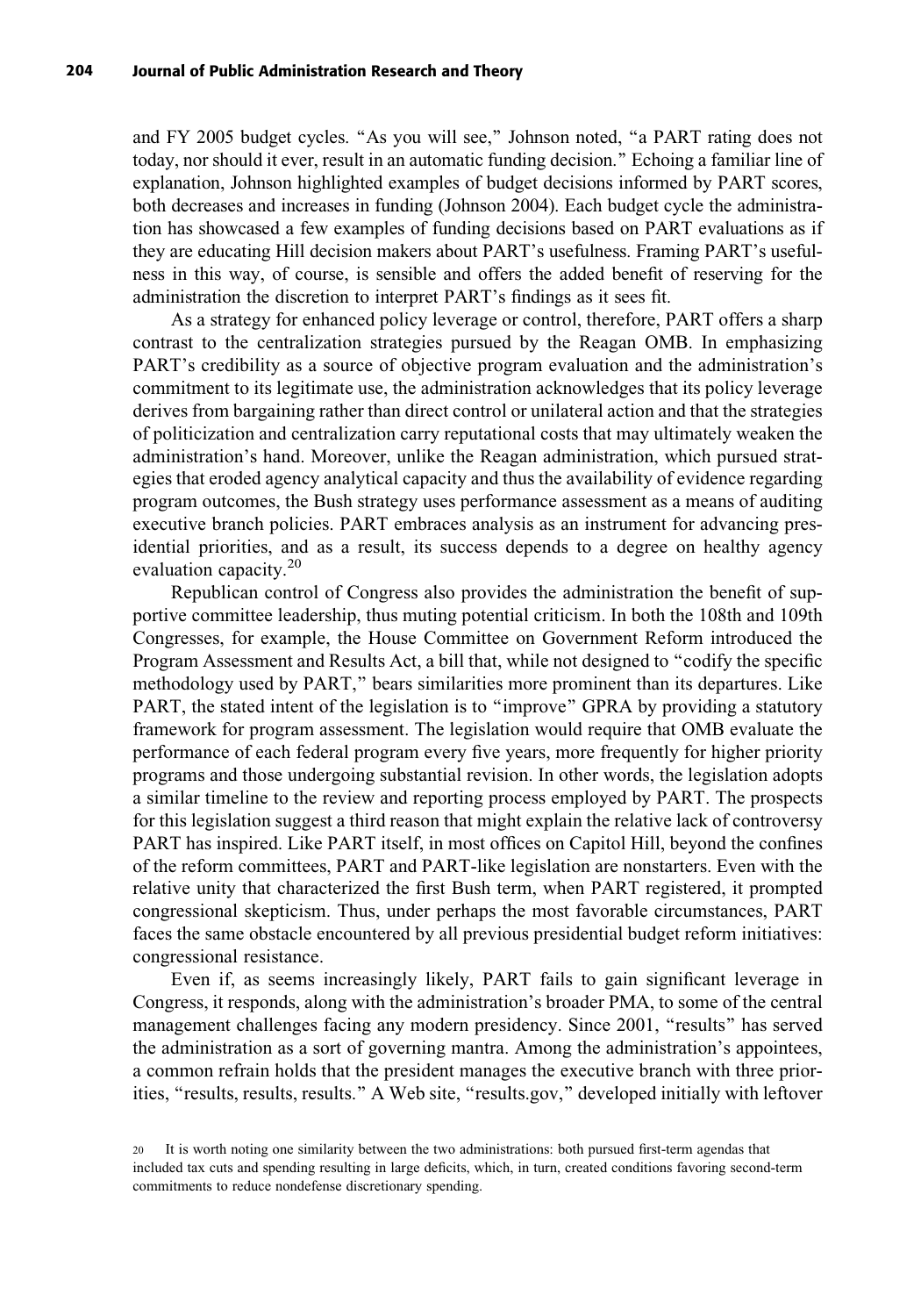funds from the presidential transition, guides agency officials through the PMA. Featured on the Web site are the administration's now-famous PMA report cards, rating by color—red, yellow, green—agency status and progress across the administration management priorities. The approach Donald Kettl has labeled ''government by traffic light''; others derisively refer to it as the ''U.S. News'' approach to policy and management (Kettl 2002). Allen Schick typifies the skeptical view, noting, ''When performance measurement becomes a beauty contest through scorecards and rankings, what the process gains in popularity it surrenders in rigor and soundness'' (Schick 2001, 41). At times, this exercise has flirted with the absurd. For a time cabinet officials were even required to bring to cabinet meetings a copy of their PMA scorecards, rating their agency's progress on the administration's key management objectives. Clay Johnson related that Attorney General John Ashcroft ''had a blown-up version of his score card in the last Cabinet meeting, and I know John Snow was sitting next to him and was quite nervous because the Justice Department had fewer reds than the Treasury Department. ... There's the competition thing, and they know the president pays attention'' (Gruber 2004a). Yet, the technique is credited with focusing attention on recognizable progress in a few areas. It contrasts in some ways favorably with the National Performance Review's reform by ''laundry list.''

PART, like the PMA scorecards, abbreviates information about agency administration in such a way that the president can easily interpret and attend to those management issues about which he cares most. PART structures communication between OMB and the agencies, focusing agency personnel on a few key presidential program and management priorities (Jones 2003). It reflects well-documented strategies used by managers in response to the informational pathologies characteristic of all large organizations. These strategies resist distortion, counter biases, and direct attention (Downs 1967, ch. 10; Wilensky 1967, 47). PART's guidance of the critical intelligence-gathering function played by OMB's frontline program examiners should not be understated. Given the quantity and complexity of data generated by agencies, OMB's program or budget examiners have traditionally served as valuable sources of intelligence for presidents: gathering and analyzing information and acting as a point of contact with the agencies they oversee (Tomkin 1998, 80–81). As noted, in recent decades this role has come under a host of pressures, including top-down budgeting, limited staffing resources, added responsibilities, such as following congressional budgeting, and fewer experienced program staff.

Advising the new administration in the 2001 report noted above, the Heritage Foundation advanced the idea of both a more aggressive approach to GPRA and a reinvigorated Spring Planning Review modeled after the top-down structure employed by the Reagan OMB in 1981 and 1982. In its words, the Spring Review had been used to articulate and coordinate with agency personnel ''unified executive branch proposals'' for presentation to Congress. ''Essentially, Spring Planning Review was used to insert presidential policy into the iron triangle between Congress, executive branch agencies, and special-interest groups'' (Antonelli and Sperry 2001, 16). Indicative of the ideas circulating among conservative reform-advocates, the report's message is clear: Seize on OMB and agency analytical capacity to inform and advance a positive reform agenda. Notably, OMB's initial PART pilot was conducted in conjunction with the 2002 Spring Review (OMB 2003). While subsequent iterations, with agency feedback and appeals, have extended from March well into the summer months, PART now occupies a major role in OMB's program analysis and serves to routinize examiner intelligence gathering. The result is greater standardization, less examiner discretion, and information that is more easily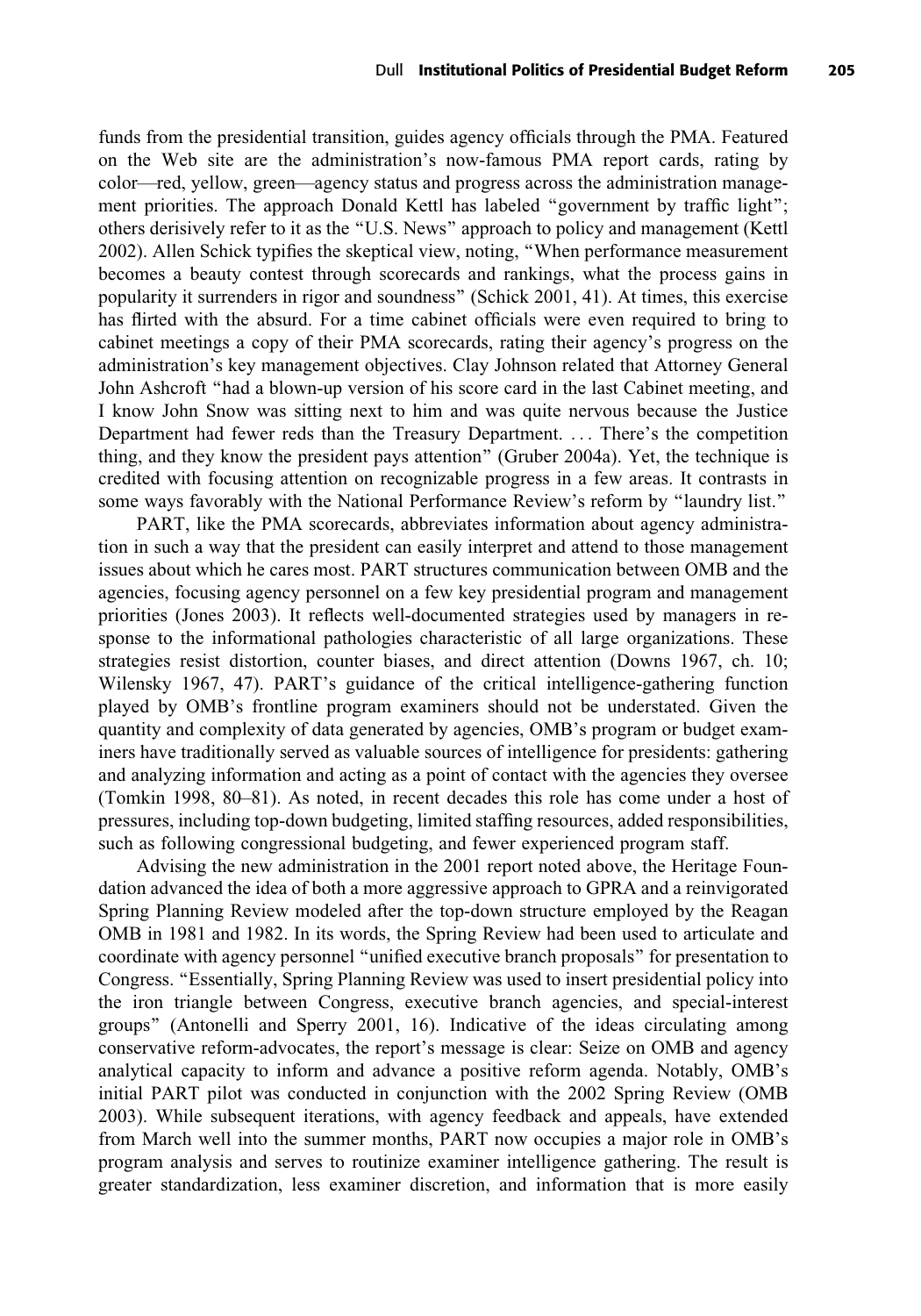interpreted by senior OMB and White House decision makers. GAO notes that ''PART provides an opportunity to more efficiently use scarce analytic resources, to focus decision makers' attention on the most pressing policy issues, and to consider comparisons and trade-offs among related programs by more strategically targeting PART assessments."<sup>21</sup> While OMB staff view PART with ambivalence, this intelligence-directing function is accomplished while reinforcing the culture of neutrality that serves an important intraorganizational function by facilitating coordination and self-governance (Brehm and Gates 1999; Miller 1992; Sharma 1997).

Paraphrasing Richard Neustadt's advice to John Kennedy, OMB is not today what it once was. Its frontline eyes and ears are younger, less experienced, and expect to serve a shorter period than they once did. It is common for observers to fret that this is yet another sign of OMB's reduced capacity. But, as Neustadt pointed out almost a half century ago, the budget office rarely was what either its partisans or its presidents felt it ought to be. The executive order applying PPB across federal agencies emerged from a Johnson White House greatly frustrated with the quality and timeliness of intelligence on agency activities essential for Johnson's activist presidency. Much of this frustration was directed toward BOB, which was stretched thin and lacked a ''radar system'' adequate to White House policy and management needs (Berman 1979, 80). Similarly, the Richard Nixon administration's adoption of MBO in 1973 served, according to Fred Malek, to clarify and structure OMB-agency communication. He quotes an administration memo describing MBO's purpose:

Assure that what the President wants accomplished is accomplished. ... Establish a method of setting priorities in order to focus the manpower and fiscal resources of the President's staff, including OMB. Open the line of communication between top OMB officials and heads of departments/agencies to discuss department and agency problems. Assure accountability for performance on the part of department heads (Malek 1976, 153).

The MBO framework moved away from the mechanics of rational budgeting to the administration of presidential initiatives; but like PPB it was a popular management technique and served the president's key administrative objectives. Nixon staffer Roy Ash's observation that ''organization is policy'' reflected both a professional disposition (Ash and Malek were both graduates of Harvard Business School) and a description of how the world probably looked from a Nixon White House, attempting to negotiate the administrative tangle left behind by New Deal and Great Society policies (Rose 1976, 50).

If, in the end, PART yields only a handful of program eliminations or demonstrates policy leverage seemingly outweighed by the staff time and resources it has consumed, is it a failure? What if PART ceases to exist when a new president occupies the White House? As a matter of observable political outcomes, the answer may very well be ''yes.'' If the question is something like, as Aimee Franklin recently asked, ''How many management reform efforts does it take to improve government operations?'' (a question, she notes, sounds like a ''very bad joke''), again the answer cannot reflect well on the administration's investment (Franklin 2001, 8). Better questions might be: Has the administration used OMB effectively to advance its broader agenda? Has it made effective use of available

<sup>21</sup> GAO further notes, ''Both OMB and agency staff noted that this helped ensure that OMB staff with varying levels of experience focused on the same issues, fostering a more disciplined approach to discussing performance within agencies'' (GAO 2004, 4).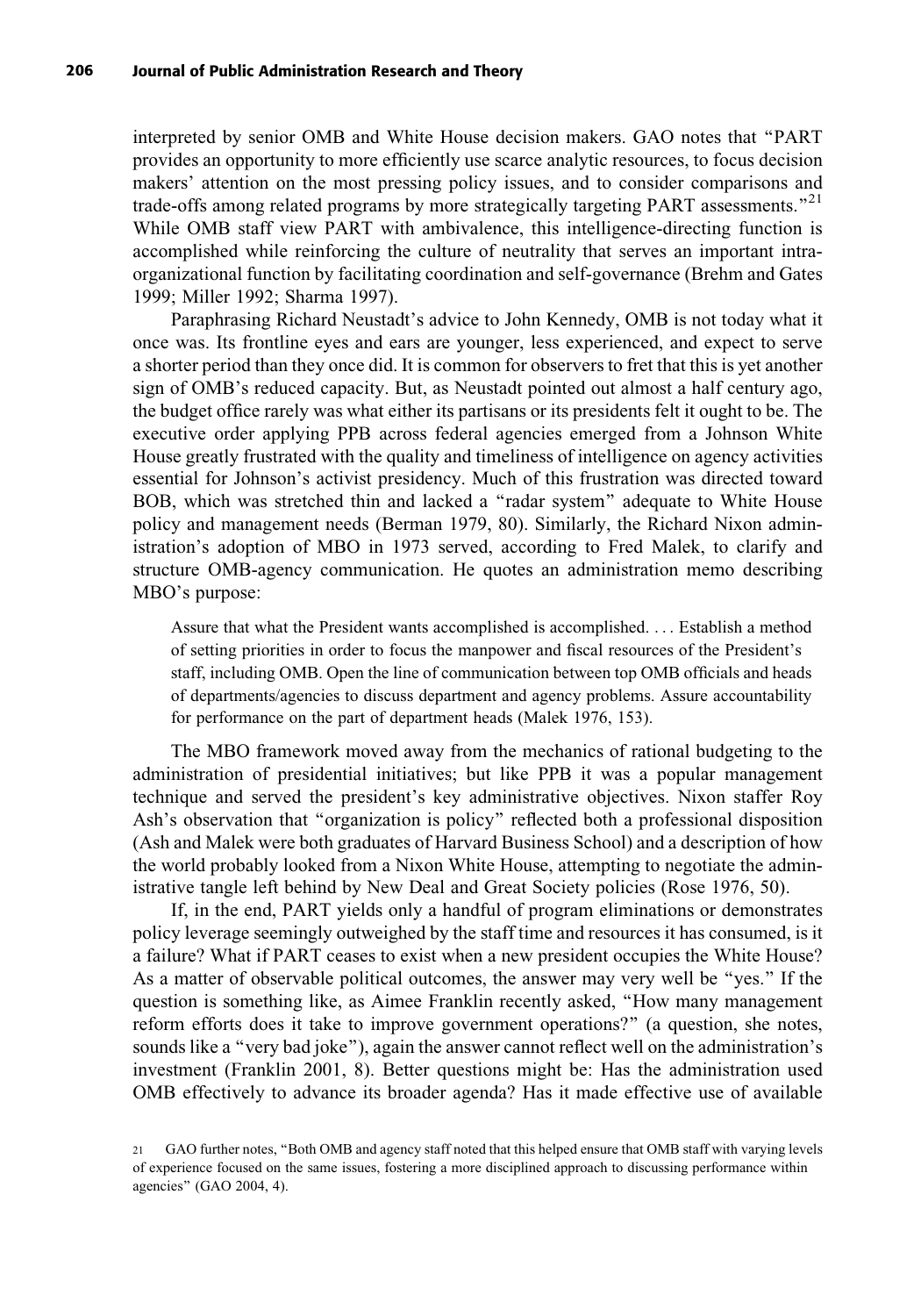management tools and concepts? Has it effectively steered administrative process to advance its priorities? Though it is in some ways too soon to tell, it is clear that this ''resultsbased'' presidency has, perhaps more than any recent administration, seized on the tools of process to advance its agenda.

#### **CONCLUSION**

This review of the development and application of the George W. Bush administration's PART initiative has been prompted by two questions. First, why, given the dismal record of previous presidential budget reforms, has the Bush administration invested time and resources in PART? Second, why, given the push toward political responsiveness observed across recent presidencies—a propensity now increasingly treated as a necessary feature of the institutional presidency—has the Bush administration dedicated time and resources to making PART ''neutral'' and ''transparent''? The analysis presented here examines PART as a product of institutional problem solving. PART, like the other rationalizing reforms advanced by recent presidents, responds to two persistent sources of administrative problems. First, PART seeks to enhance the president's leverage in making budget allocations, specifically by aiding the administration's efforts to eliminate programs it contends are wasteful or ineffective. Second, PART helps manage policy competence in OMB and the agencies by structuring OMB program analysis and intelligence gathering.

PART's reputation as a neutral instrument is essential for both functions and has therefore been carefully cultivated by senior OMB staff. Budget leverage requires bargaining, and PART is useful only in the degree to which it is believed credible among key actors. Moreover, while recent presidents have often bypassed OMB, believing the organization to be unresponsive to the president's political needs, the Bush administration's PART seeks to discipline and employ OMB's policy competence to advance the administration's political agenda. In this sense, PART falls among several strategies employed by this administration that use highly structured, abbreviated information to guide policy administration. In responding to the problems of control and competence, PART's structure and application are functions, first, of the president's disposition toward existing policies and administrative arrangements and, second, of the range of managerial instruments at the president's disposal. An exploration of the latter, this article argues, highlights critical shortcomings in common approaches to research in the fields of institutional and administrative politics. The problem-solving approach, taken up in recent years by students of new institutional economics and other fields, offers a robust foundation for the examination of continuity and change in administrative politics.

A final word is in order since the analytical strategy embraced here may not strike all readers as an obvious, or even worthwhile, course for the advance of scholarly research on administrative politics. First, the claim that PART serves secondary purposes beyond the policy influence that OMB director Daniels clearly envisioned when the project was initiated does not suggest that the project conforms to some inclusive notion of rational outcomes. The history of budget and management reform is full of errors, fads, and the ''inappropriate standardization'' of practices (Pfiffner 1996, 92–93). Nor does the propensity of presidents to choose badly recommend that scholars set aside the intentions that propel administrative politics. The reform as problem-solving approach instead places emphasis on the concepts that actors use to evaluate current and potential organizational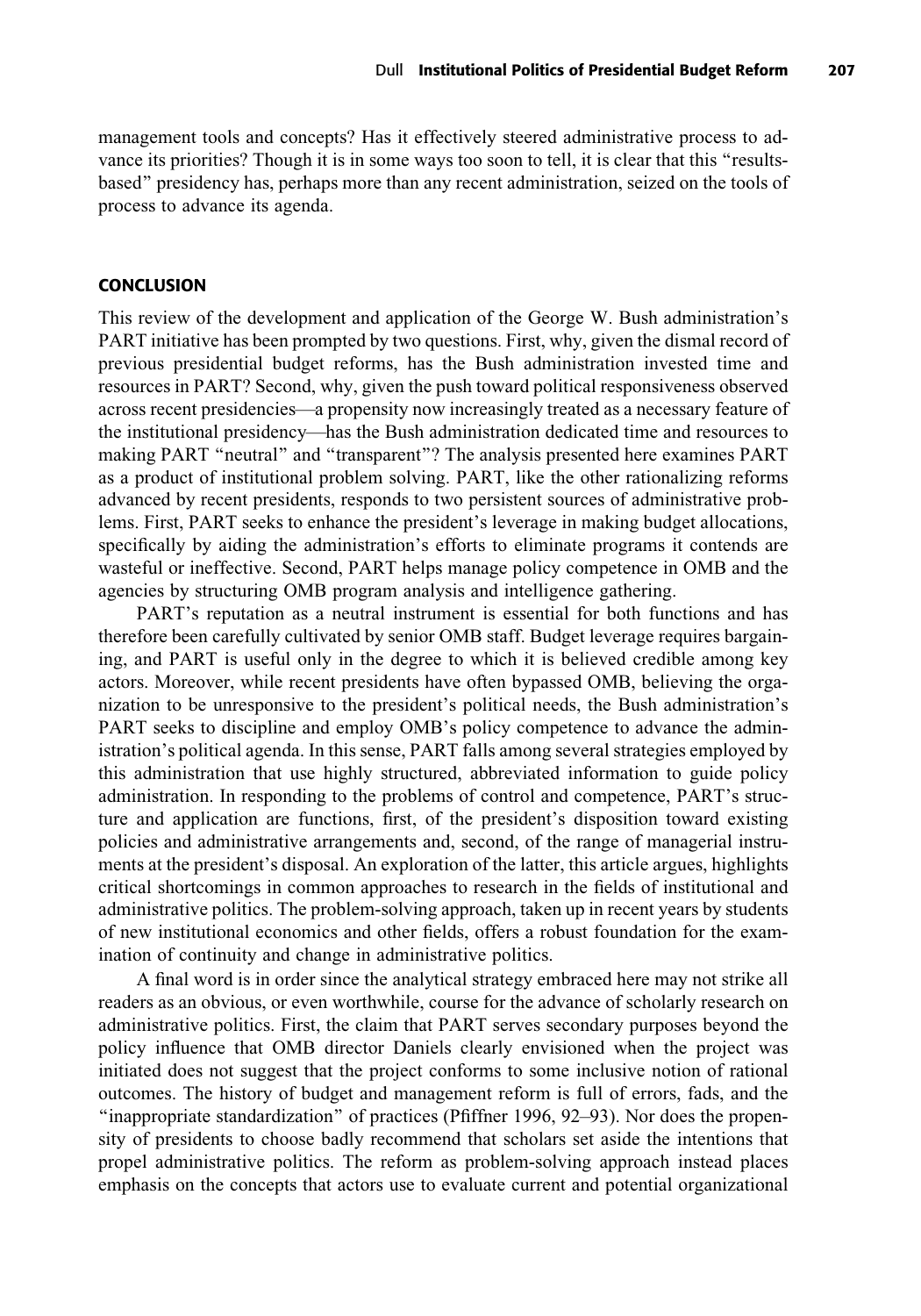arrangements for the simple reason that they are essential for understanding policy administration. The sometimes contentious debate over the appropriateness of one or another behavioral assumption can obscure what should be a pragmatic decision focused on one objective: constructing better explanations (Mantzavinos 2001).

Professional management and the proliferation of popular management ideas figure prominently in the process by which administrative conditions are deemed undesirable and solutions are generated (Brint 1994; Micklethwait and Wooldridge 1996). Today, the rapid turnover of management ideas fuels a growing abundance of ''new'' solutions, as well as a healthy skepticism regarding those claims. That skepticism takes several forms, from the scholarly, in the case of the sociologists' ''management fashions'' (Abrahamson 1996) and ''institutional isomorphism'' (DiMaggio and Powell 1983), to the vernacular, in the managers' common refrain, "flavor of the month." The sentiment offers a point of departure in the scholarly critique motivating Moe's "The Politicized Presidency." He states, "Presidents may know where they want to go, but science cannot tell them how to get there''; and he continues elsewhere, ''even if they had the resources to impose any reforms they liked, they would not know how to design an institutional system optimally suited to presidential needs.'' The shortcomings of organizational science force presidents to rely on ''popular belief systems about organizations, which have their roots in social science but are really blends of plausible theoretical notions, common sense, and normative beliefs'' (Moe 1985, 242, 249–50). Moe's dissatisfaction with the state of management theory and his prescription in the form of parsimonious rational choice theory parallels William Riker's observation regarding the failings of postwar political scientists. ''In the absence of a discipline,'' he writes, ''they could not diagnose institutional or constitutional problems, and so, of course, they could not prescribe'' (Riker 1997). In other words, prescription must build from science. And, for students of positive theory, progress in the political and organizational sciences will be guided by the predictive power of microeconomic functionalism (Riker 1991; Stinchcombe 1990).

The problem-solving framework follows a different strategy, focusing instead on the development of empirically grounded models of intentional behavior. The ''myths, dogmas, ideologies and 'half-baked' theories'' populating contemporary management are treated in this approach as potentially important variations on the cognitive mental models that guide economic and political action across settings (Denzau and North 1994). This is not to suggest formal or equilibrium-based theories cannot be fruitfully applied—quite the opposite. Given basic features of the choice environment—motivation, complexity, and the quality of informational feedback—the rationality assumption can be useful.<sup>22</sup> However, the proposition that choices regarding administrative structure or process can be scientifically analyzed without seriously considering the mental models from which those choices in part derive promises irrelevance. From the creation of the executive budget to the recent Homeland Security reorganization, contemporary organizational models are inescapable features of institutional choice and administrative strategy. $^{23}$ 

<sup>22</sup> Given certain conditions—structural incentives, shared information, multiple iterations, aggregated outcomes—formal equilibrium models assuming substantive rationality have yielded valuable insight on patterns of action within institutions. For relevant treatments, see Cameron 2000, 78; North 2005, ch. 2;Tsebelis 1990, 31–39. 23 Cleveland's conception of public budgeting, for example, was explicitly modeled in part on a comparison with corporate organization. Cleveland wrote, ''A budget is to self-government what the proposals contained in the annual report of the president of a corporation are to the board and stockholders'' (Kahn 1997, 67).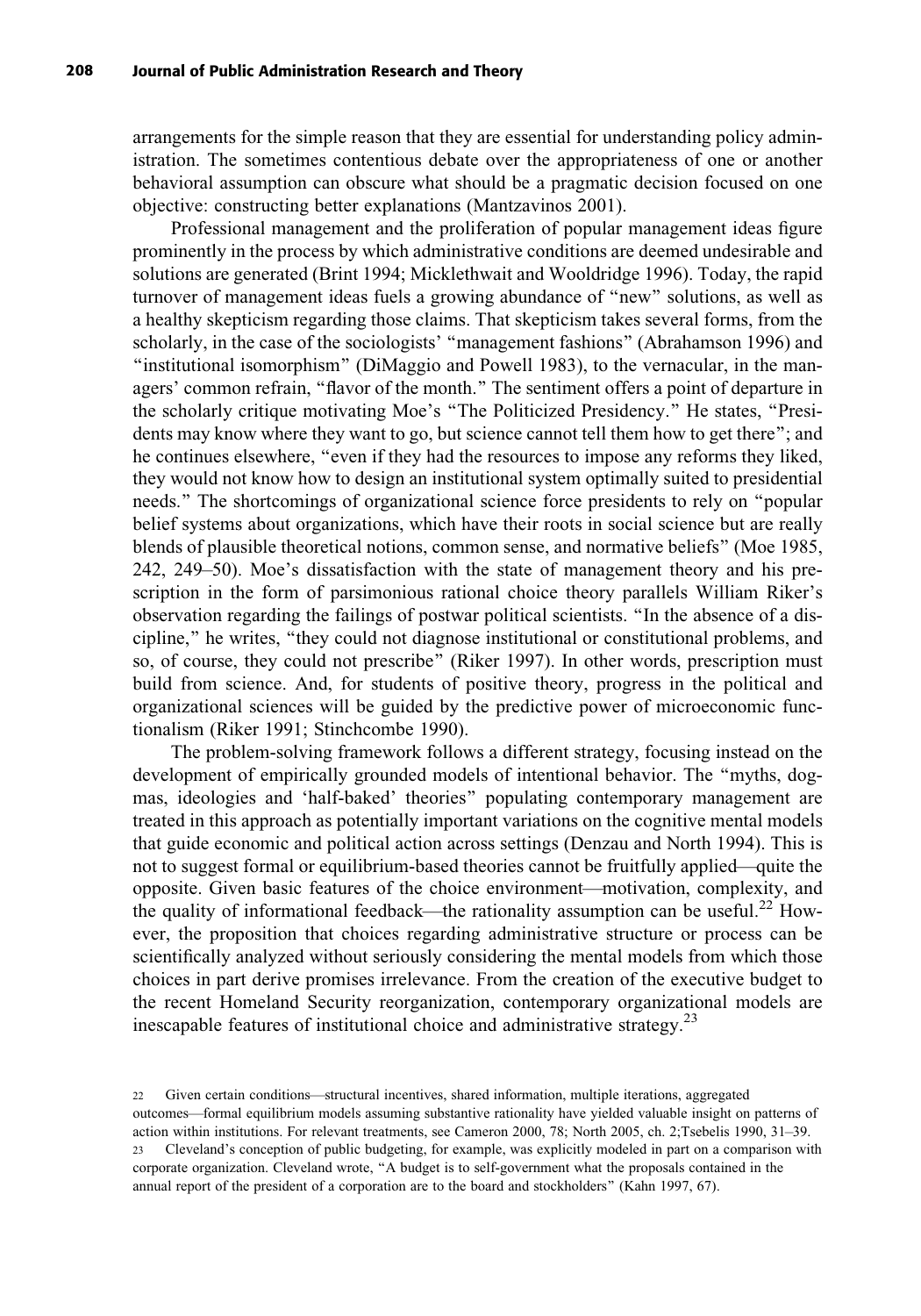Mental models promote and structure reform by guiding problem identification, framing the problem representations that actors form, and generating solutions. As they are articulated and transferred across organizations and professional communities, they are arranged into shared normative frameworks—scientific management, management by objectives, cost-benefit analysis, incrementalism, balanced scorecards—which promote stability and change in organizational life. The pace at which contemporary management concepts are promoted and revised contrasts sharply with the articulation of ''the Budget Idea'' by early twentieth-century municipal reform advocates. However, they are rooted in the same problem-solving processes. They provide, for actors in administrative politics, distinct management ideologies that cut across political commitments.<sup>24</sup> The advance of research on administrative politics demands a better understanding of how these processes influence administration across eras. It demands more of our models than to know that - but to know when, where, and how presidents and other actors in institutional politics seek to influence policy outcomes.

#### REFERENCES

- Aberbach, Joel D., and Bert A. Rockman. 1988a. Mandates or mandarins? Control and discretion in the modern American state. In *The managerial presidency*, ed. J. Pfiffner, 163-74. 2d ed. College Station: Texas A&M University Press.
- ———. 1988b. Political and bureaucratic roles in public service reorganization. In Organizing governance, ed. C. Campbell and B. Peters. Pittsburgh, PA: University of Pittsburgh Press: 79–98.
- ———. 2000. In the web of politics: Three decades of the U.S. federal executive. Washington, DC: Brookings Institution.
- Abrahamson, Eric. 1996. Managerial fashion. Academy of Management Review. 21 (1): 254–85.
- Antonelli, Angel, and Peter Sperry. 2001. A budget for America: A mandate for leadership project. Washington, DC: Heritage Foundation.

Armey, Richard K. 1997. GAO's outstanding Results Act work. 105th Cong., 1st sess., Congressional Record, 23 September:E1827[. http://thomas.loc.gov/cgi-bin/query/F?r105:3:./temp/](http://thomas.loc.gov/cgi-bin/query/F?r105:3:./temp/~r1055PNMum:e0:)  $\sim$ [r1055PNMum:e0:](http://thomas.loc.gov/cgi-bin/query/F?r105:3:./temp/~r1055PNMum:e0:) (accessed 22 November 2005).

- Armey, R., B. Livingston, J. Kasich, and D. Burton. 1997. Smaller, smarter, common sense government: Using the Results Act to measure government's success. 8 July.
- Arnold, Peri E. 1995. Reform's changing role. Public Administration Review 55 (5): 407-17.
- ———. 1998. Making the managerial presidency: Comprehensive reorganization planning, 1905–1996. 2d ed. Lawrence: University Press of Kansas.
- Bendor, Jonathan. 2003. Herbert A. Simon: Political scientist. Annual Review of Political Science 6: 433–71.
- Berman, Larry. 1978. OMB and the hazards of presidential work. Public Administration Review 38 (November/December): 520–4.
	- -. 1979. The Office of Management and Budget and the presidency, 1921–1979. Princeton, NJ: Princeton University Press.
- Brainard, Jeffrey. 2004. How sound is Bush's "sound science." Chronicle of Higher Education, 5 March: A18.<http://chronicle.com/free/v50/i26/26a01801.htm>
- Brass, Clinton T. 2004. The Bush administration's Program Assessment Rating Tool (PART). CRS Report for Congress, 5 November. Washington, DC: Congressional Research Service.

24 These shared management models fall within North's definition of ideologies: the models or theories individuals employ to explain the world around them. Ideologies both guide and promote action by providing actors with a vision of how the world should be organized. Like the technologies with which these models are closely intertwined, ideologies serve to shape incremental, path-dependent institutional change (North 1990, 23, 74–81).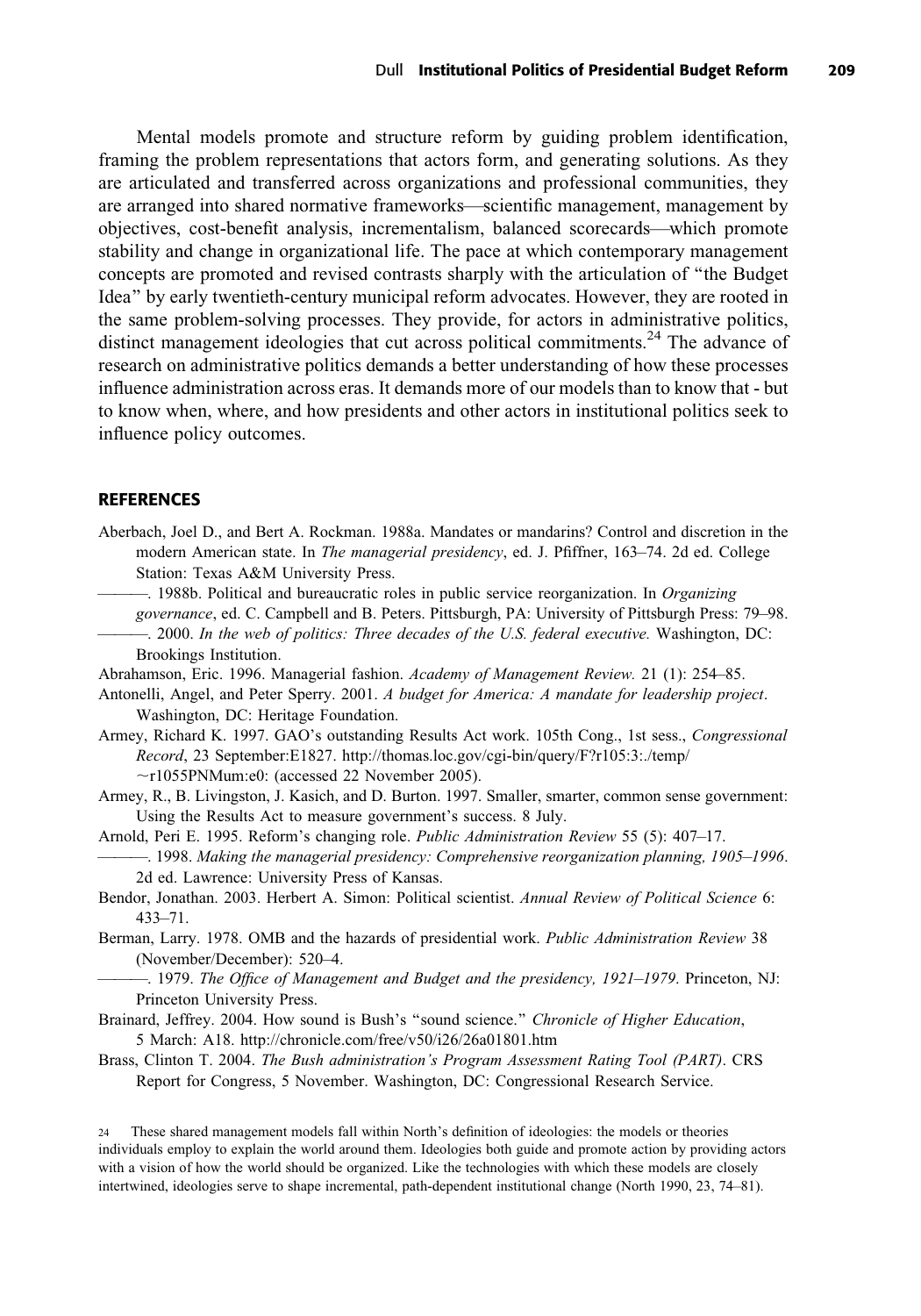#### 210 Journal of Public Administration Research and Theory

- Brehm, John, and Scott Gates. 1999. Working, shirking, and sabotage: Bureaucratic response to a democratic republic. Ann Arbor: University of Michigan Press.
- Breul, Jonathan. 2002. Performance budgeting in the United States. Paper presented at the Strategic Planning and Environmental Governance Conference, Formez, Italy.
- Brint, Steven G. 1994. In an age of experts: The changing role of professionals in politics and public life. Princeton, NJ: Princeton University Press.
- Brown, John Seely, and Paul Duguid. 2000. The social life of information. Boston, MA: Harvard Business School Press.
- Burkhead, Jesse. 1956. Government budgeting. New York: John Wiley.
- Bush, George W. 2005. State of the union address. February 2: [http://www.whitehouse.gov/news/](http://www.whitehouse.gov/news/releases/2005/02/2005200-11.html) [releases/2005/02/2005200-11.html](http://www.whitehouse.gov/news/releases/2005/02/2005200-11.html)
- Campbell, Colin. 1986. Managing the presidency: Carter, Reagan, and the search for executive harmony. Pittsburgh, PA: University of Pittsburgh Press.
- Cameron, Charles M. 2000. Veto bargaining: Presidents and the politics of negative power. Cambridge University Press.
- Carter, Jimmy. 1977. Jimmy Carter tells why he will use zero-base budgeting. Nation's Business. January: 65–8.
- Chisholm, Donald. 1995. Problem solving and institutional design. Journal of Public Administration Research and Theory 5:451–91.
- Clinton, William J. 1993. Remarks on signing the Government Performance and Results Act of 1993. Weekly Compilation of Presidential Documents 29 (31): 1540.
- Dahl, Robert A., and Charles E. Lindblom. 1953. Politics, economics, and welfare. New York: Harper and Row.
- Daniels, Mitchell E., Jr. 2001. Confirmation hearing on OMB director-designate Mitchell E. Daniels. Senate Committee on Governmental Affairs, S. Hrg. 107-4, 19 January.
	- ———. 2002a. Testimony before the House Subcommittee on Governmental Efficiency, Financial Management, and Intergovernmental Affairs and the House Subcommittee on Legislative and Budget Process, 19 September: [http://www.whitehouse.gov/omb/legislative/testimony/](http://www.whitehouse.gov/omb/legislative/testimony/daniels_part091902.html) [daniels\\_part091902.html](http://www.whitehouse.gov/omb/legislative/testimony/daniels_part091902.html)
	- ———. 2002b. Memorandum: Program performance assessments for the FY 2004 budget. M-02-10, 16 July.<http://www.whitehouse.gov/omb/memoranda/m02-10.pdf> (accessed 22 November 2005).
- DeMaio, Carl, et al. 2000. Transitioning to performance-based government: A report to the 43rd president and 107th Congress. Washington, DC: Transition Dialogue Series. [http://www.rppi.org/](http://www.rppi.org/transition2000.html) [transition2000.html](http://www.rppi.org/transition2000.html) (accessed 22 November 2005).
- Denzau, Arthur, and Douglass C. North. 1994. Shared mental models: Ideologies and institutions. Kyklos 47:3–31.
- Dickinson, Matthew J. 1996. Bitter harvest: FDR, presidential power, and the growth of the presidential branch. New York: Cambridge University Press.
- Dickinson, Matthew J., and Andrew Rudalevige. 2004a. Presidents, responsiveness, and competence: Revisiting the "golden age" at the Bureau of the Budget. Political Science Quarterly 119:633–54. ———. 2004b. ''Worked out in fractions'': Neutral competence, FDR, and the Bureau of the Budget.
	- Paper presented at the annual meeting of the American Political Science Association, Chicago.
- DiMaggio, Paul J., and Walter W. Powell. 1983. The iron cage revisited: Institutional isomorphism and collective rationality in organizational fields. American Sociological Review 48:147–60.
- Downs, Anthony. 1967. Inside bureaucracy. Boston: Little, Brown.
- Draper, Frank D., and Berhard T. Pitsvada. 1981. ZBB: Looking back after ten years. Public Administration Review 41 (January/February): 76–83.
- Figura, Susannah Z. 1999. Gearing up for GPRA. GovExec.com, 30 August[: http://www.govexec.com/](http://www.govexec.com/features/0597s4s1.htm) [features/0597s4s1.htm \(](http://www.govexec.com/features/0597s4s1.htm)accessed 22 November 2005).
- Franklin, Aimee. 2001. An examination of bureaucratic reactions to institutional controls, Public Productivity & Management Review, 24 (1) September: 8–21.
- Friel, Brian. 1997. Armey promises GPRA probes. GovExec.com, 3 October: [http://www.govexec.com/](http://www.govexec.com/dailyfed/1097/100397b1.htm) [dailyfed/1097/100397b1.htm \(](http://www.govexec.com/dailyfed/1097/100397b1.htm)accessed 22 November 2005).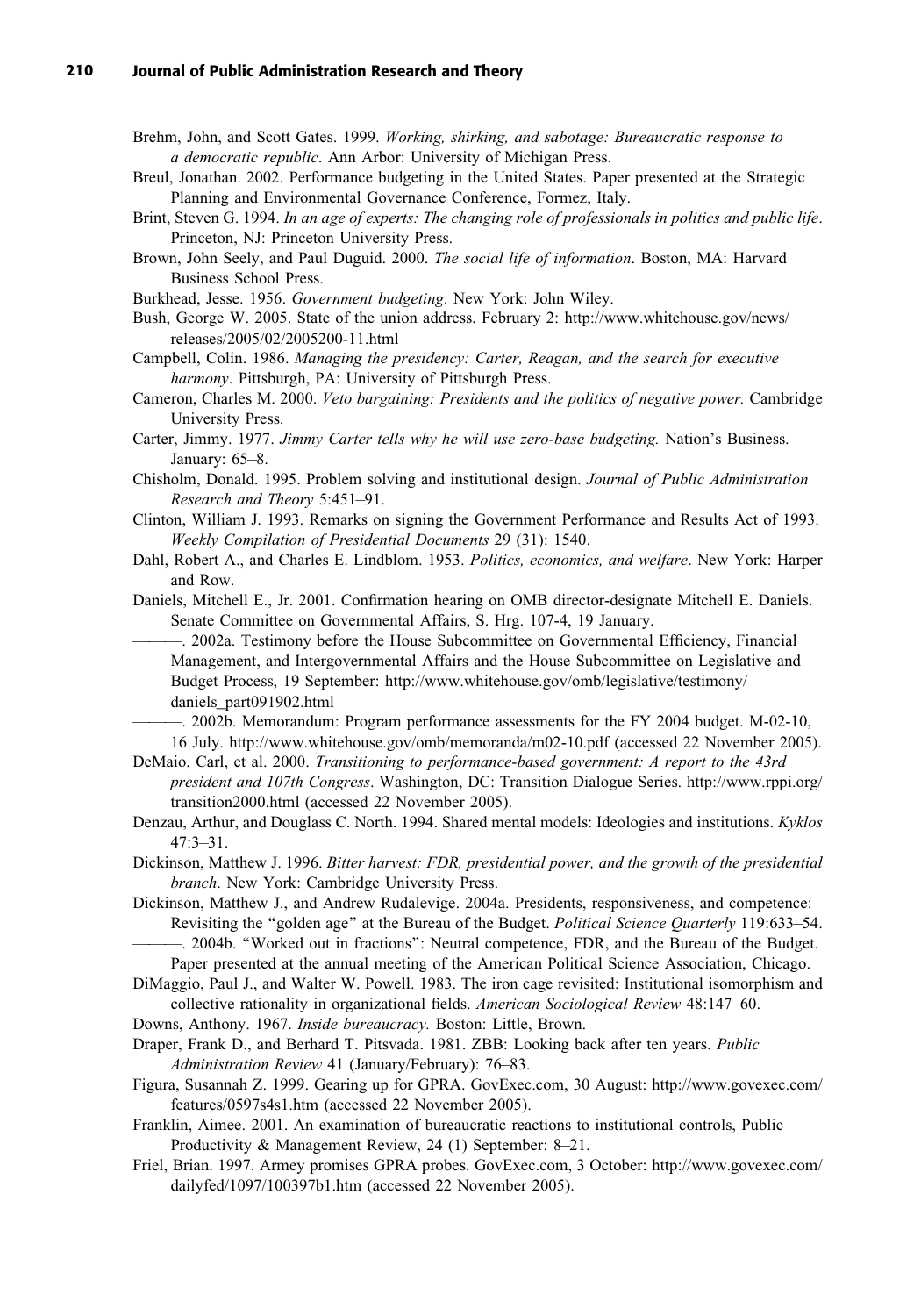———. 2002. OMB program reviews could lead to cuts. GovExec.com, 15 May: [http://](http://www.govexec.com/dailyfed/0502/051502b2.htm) [www.govexec.com/dailyfed/0502/051502b2.htm \(](http://www.govexec.com/dailyfed/1097/100397b1.htm)accessed 22 November 2005). Gambora, Anthony H. 2004. Department of Health and Human Services: Chief actuary's communications with Congress. Government Accountability Office Report B-302911. Washington, DC: Government Accountability Office. Gigerenzer, Gerd. 1991 From tools to theories: A heuristic of discovery in cognitive psychology. Psychological Review 98:254–67. Gore, Albert. 1993. From red tape to results: Creating government that works better and costs less. Report of the National Performance Review. Washington, DC: Government Printing Office. GovExec.com. 1997. The GPRA ''budget bludgeon.'' GovExec.com, 31 October: [http://](http://www.govexec.com/dailyfed/1097/103197t1.htm) [www.govexec.com/dailyfed/1097/103197t1.htm](http://www.govexec.com/dailyfed/1097/103197t1.htm) (accessed 22 November 2005). Gruber, Amelia. 2003a. OMB ratings have little impact on Hill budget decisions. GovExec.com, 13 June: <http://www.govexec.com/dailyfed/0603/061303a1.htm> (accessed 22 November 2005). ———. 2003b. OMB to brief appropriators about federal program ratings. GovExec.com, 2 July:

<http://www.govexec.com/dailyfed/0703/070203a2.htm> (accessed 22 November 2005). ———. 2004a. President and CEO. GovExec.com, 15 July: [http://www.govexec.com/features/0704-15/](http://www.govexec.com/features/0704-15/http://www.govexec.com/features/0704-15/0704-15s1.htm) [0704-15s1.htm](http://www.govexec.com/features/0704-15/http://www.govexec.com/features/0704-15/0704-15s1.htm) (accessed 22 November 2005).

———. 2004b. Bush's management agenda lacks congressional support, executives say. GovExec.com, 27 July:<http://www.govexec.com/dailyfed/0704/072704a1.htm> (accessed 22 November 2005).

———. 2005. Administration faces uphill task in eliminating programs. GovExec.com, 7 February: <http://www.govexec.com/dailyfed/0205/020705a2.htm> (accessed 22 November 2005).

Heclo, Hugh. 1975. OMB and the presidency: The problem of neutral competence. Public Interest 38:80–98.

Hogue, Henry B. 2004. The appropriate number of advice and consent positions: An analysis of the issue and proposals for change. CRS Report RL32212, 2 February. Washington, DC: Congressional Research Service.

Howard, Christopher. 2002. Tax expenditures. In *The tools of government: A guide to the new* governance, ed. L. Salamon, 410–44. New York: Oxford University Press.

Johnson, Bruce. 1988. OMB and the budget examiner: changes in the reagan era. Public Budgeting & Finance. Winter: 3–21.

Johnson, Clay. 2003. Testimony before the committee on government reform. U.S. house of representatives. 18 September.

———. 2004. Testimony: The president's management agenda—Are agencies getting to green? House Committee on Government Reform, Subcommittee on Government Efficiency and Financial Management, 11 February.

Jones, Lawrence R. 2003. Performance-based budget reform in the US: An update. *International Public* Management Network (IPMN) Newsletter.

Kahn, Jonathan D. 1997. Budgeting democracy: State-building and citizenship in America, 1890–1928. Ithaca, NY: Cornell University Press.

Kennedy, Donald. 2003. An epidemic of politics. Science 299 (5607): 625.

Kettl, Donald F. 1992. Deficit politics: Public budgeting in its institutional and historical context. New York: Macmillan.

———. 2000. The global public management revolution: A report on the transformation of governance. Washington, DC: Brookings Institution.

- 2002. Government by traffic light. Governing Magazine (April).

Kirschten, Dick. 1999. Overlooking management. Government Executive, June:16.

Knight, Jack, and Douglass North. 1997. Explaining economic change: The interplay between cognition and institutions. Legal Theory 3:211–26.

Lane, Larry M. 1996. The public administration and the problem of the presidency. In Refounding democratic public administration: Modern paradoxes, postmodern challenges, ed. G. Wamsley and J. Wolf. Thousand Oaks, CA: Sage.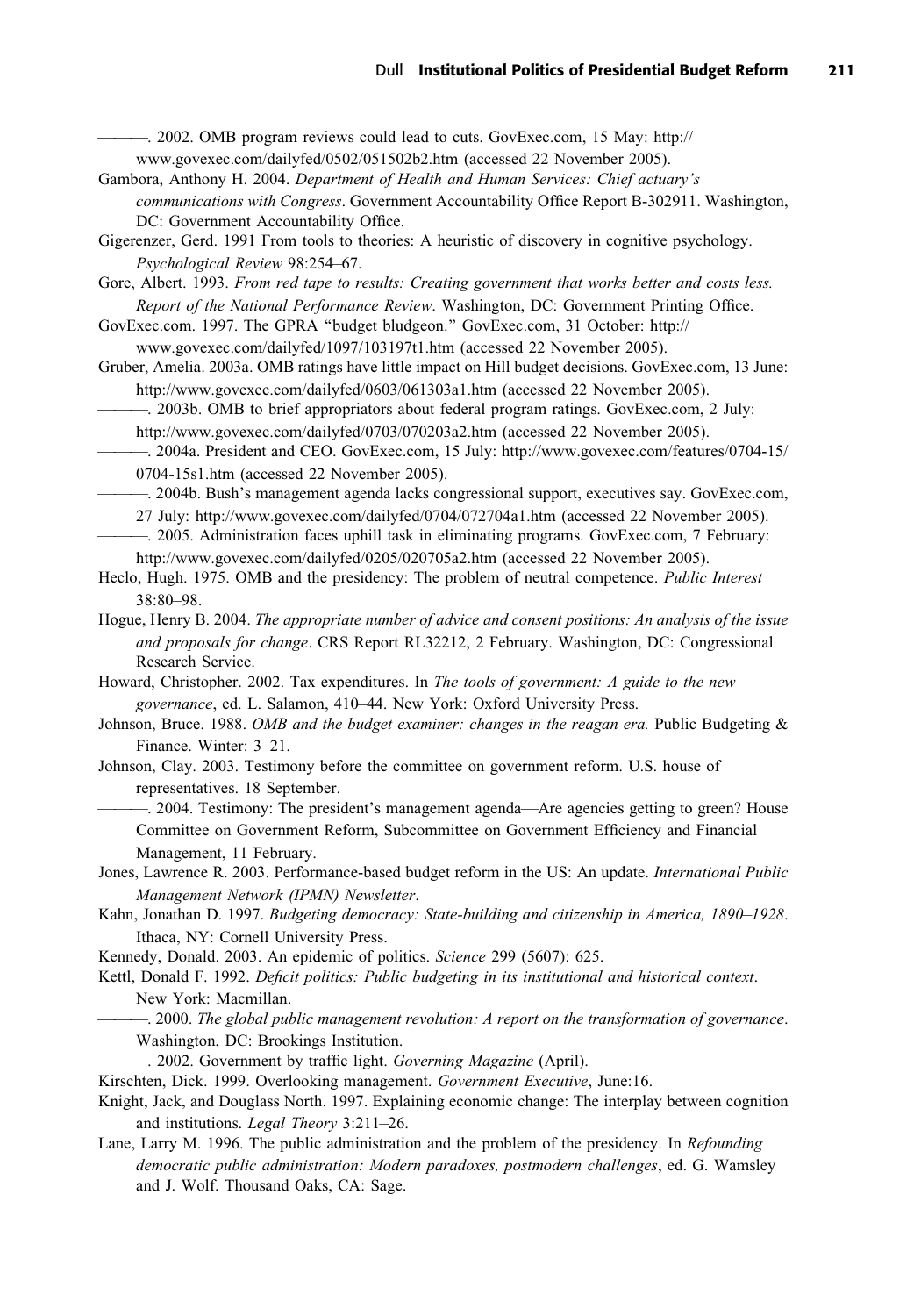Larkey, Patrick D., and Erik A. Devereux. 1999. Good budgetary decision processes. In Public management reform and innovation: Research, theory, and application, ed. H. Frederickson and J. Johnston, 166–88. Tuscaloosa: University of Alabama Press.

Laurent, Anne. 2000. The Results Act is dead. Government Executive, May:78.

- Lieberman, Robert C. 2002. Ideas, institutions, and political order: Explaining political change. American Political Science Review 96 (4): 697–712
- Light, Paul C. 1995. Thickening government: Federal hierarchy and the diffusion of accountability. Washington, DC: Brookings Institution.
- MacKay, Donald M. 1969. Information, mechanism, and meaning. Cambridge, MA: MIT Press.
- Mantzavinos, C. 2001. Individuals, institutions, and markets. New York: Cambridge University Press.
- Mantzavinos, C., Douglass C. North, and Syed Shariq. 2004. Learning, institutions, and economic performance. Perspectives on Politics 2 (1): 75–84.
- March, James, and Johan Olsen. 1983. Organizing political Life: What administrative reorganization tells us about government. American Political Science Review 77:281–96.
- Martin, Bernard, Joseph S. Wholey, and Roy T. Meyers. 1995. The new equation at the OMB:  $M + B =$ RMO. Public Budgeting and Finance 15 (Winter): 86–96.

Mayer, Kenneth R. 2001. With the stroke of a pen: Executive orders and presidential power. Princeton, NJ: Princeton University Press.

- McCarty, Nolan, and Rose Razaghian. 1999. Advice and consent: Senate response to executive branch nominations, 1885–1996. American Journal of Political Science 43:1122–43.
- Metzgar, Judd, and Rowan Miranda. 2001. Bringing out the dead: Can information technology resurrect budget reform? Government Finance Review 17 (2): 1–5.
- Michaels, David, et al. 2002. Editorial: Advice without dissent. Science 298:703.
- Micklethwait, John, and Adrian Wooldridge. 1996. The witch doctors: Making sense of the management gurus. New York: Random House.
- Miller, Gary. 1992. Managerial dilemmas: The political economy of hierarchy. New York: Cambridge University Press.
- Moe, Terry. 1985. The politicized presidency. In The new direction in American politics, ed. J. Chubb and P. Peterson, 235–71. Washington, DC: Brookings Institution.
- Moe, Terry, and William Howell. 1999. The presidential power of unilateral action. Journal of Law, Economics, and Organization 15 (1): 132–79.
- Nathan, Richard. 1983. The administrative presidency. New York: Wiley.

———. 2001. Introduction. In Quicker, better, cheaper? Managing performance in American government, ed. D. Forsythe, 3–16. Albany, NY: Rockefeller Institute Press.

———. 2004. ''Complexifying'' performance oversight in America's governments. Presidential address delivered at the annual meeting for the Association for Public Policy Analysis and Management, Atlanta, GA.

Center for Improving Government Performance. Transition briefing paper forum: Why is performance budgeting important? Washington, D.C.: National Academy of Public Administration, 2000.

Neustadt, Richard E. 1990. Presidential power and the modern presidents. New York: Free Press.

-. 2000. Preparing to be president: The memos of Richard E. Neustadt, ed. Charles O. Jones. Washington, DC: Brookings Institution.

Niskanen, William. 2002. Conservatism as managerialism. Cato Policy Report, March/April:2.

North, Douglass. 1990. Institutions, institutional change, and economic performance. New York: Cambridge University Press.

- -. 2005. Understanding the process of economic change. Princeton, NJ: Princeton University Press.
- Office of Management and Budget (OMB). 2001. The president's management agenda: FY 2002. Washington, DC: Government Printing Office.
- -. 2002a. Budget of the United States government: FY 2003. Washington, DC: Government Printing Office.
	- ———. 2002b. Program Assessment Rating Tool: Instructions for PART worksheets fiscal year 2004. 12 July.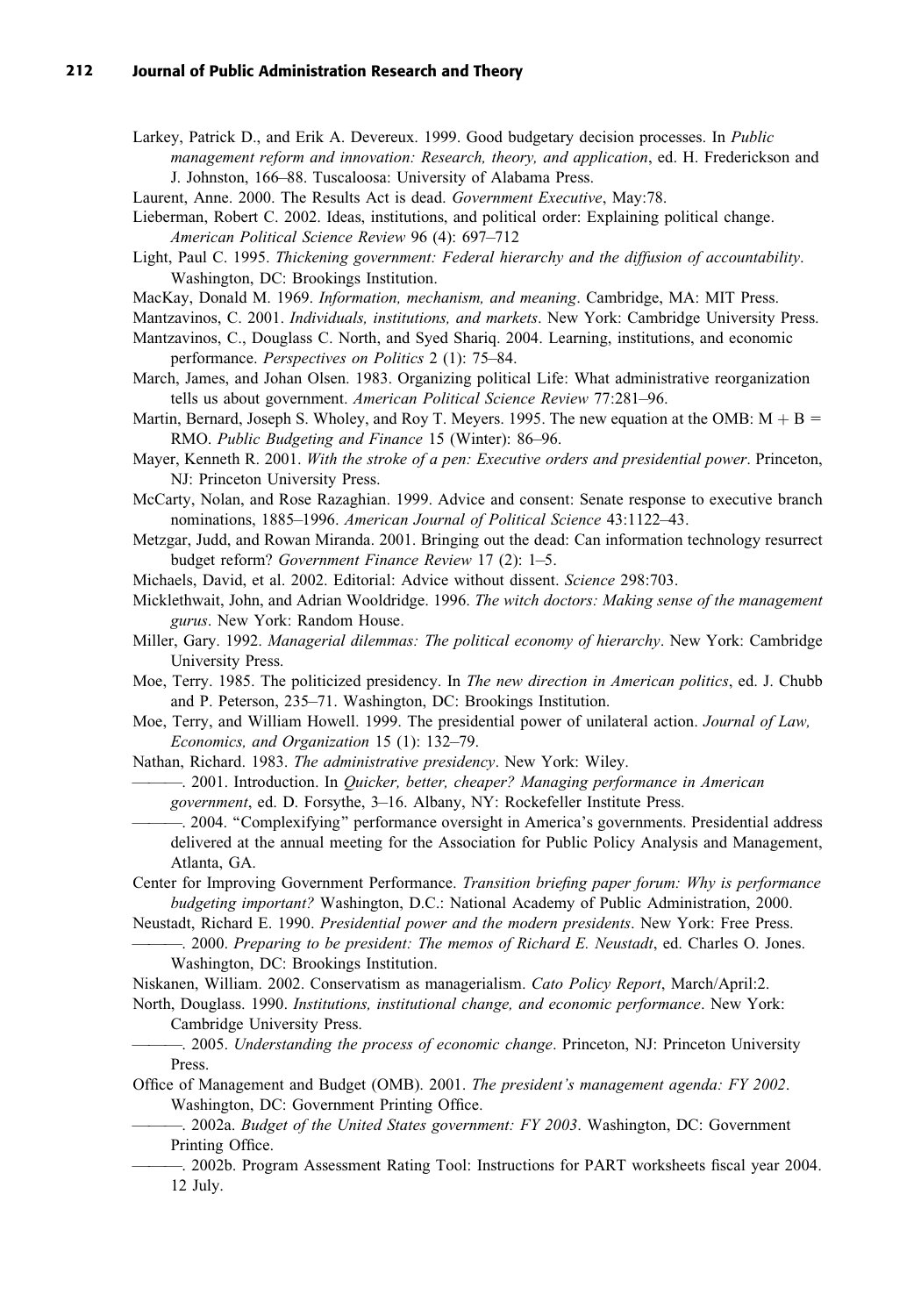- ———. 2002c. Undated memorandum: Major issues for consideration in revising the Program Assessment Rating Tool (PART): Preliminary recommendations by the performance evaluation team (PET).
- ———. 2002–2004. Circular A-11 (Updates).
- ———. 2003. Budget and performance integration: Spring review.
- ———. 2005. Improving the accuracy and integrity of federal payments. 25 January.
- Ott, David J. and Attiat F. Ott. 1969. Federal budget policy, revised ed. Washington, DC: Brookings Institution.
- Patashnik, Eric. 1999. Ideas, inheritances, and the dynamics of budgetary change. Governance 12 (2): 147–74.
- Peckenpaugh, Jason. 2002. In a first, Bush budget links funding to program performance. GovExec. com, 4 February:<http://www.govexec.com/dailyfed/0202/020402p1.htm> (accessed 22 November 2005).
- Pfiffner, James P. 1996. The strategic presidency: Hitting the ground running. 2d ed. Lawrence: University Press of Kansas.
- Ponder, Daniel E. 2000. Good advice: Information and policy making in the White House. College Station: Texas A&M University Press.
- Posner, Paul. 2004. Testimony: Performance budgeting: OMB's Program Assessment Rating Tool presents opportunities and challenges for budget and performance integration. GAO-04-439T, 4 February. Washington, DC: GAO.
- Pyhrr, Peter A. 1973. Zero-base budgeting: A practical management tool for evaluating expenses. New York: John Wiley and Sons.
- Radin, Beryl. A. 2000. The Government Performance and Results Act and the tradition of government management reform: Square pegs in round holes? Journal of Public Administration Research and Theory 10:111–35.

2004. The future direction of public administration research. *PMRA Newsletter* 1 (1): 14.

———. 2005. Testimony to the Senate Homeland Security and Government Affairs Subcommittee on Federal Financial Management, Government Information, and International Security. 14 June.

- Raines, Franklin. 1997. Testimony before the Senate Appropriations and Governmental Affairs Committees. 24 June.
- Riker, William. 1991. Political science and rational choice. In Perspectives on positive political economy, ed. K. Shepsle, and J. E. Alt, 163–81. New York: Cambridge University Press.
- Riker, William H. 1997. The Ferment of the 1950's and the development of rational choice theory. In Contemporary Empirical Political Theory, ed. K. Reawick Monroe. Berkeley: University of California.
- Rivlin, Alice. 1969. The planning, programming, and budgeting system in the Department of Health Education and Welfare: Some lessons from experience. Reprint 162. Washington, DC: Brookings Institution.
- —. 1971. Systematic thinking for social action. Washington, DC: Brookings Institution.
- ———. 1995. Memorandum: Submission of FY 1996 performance plans for pilot projects under P.L. 103-62, the Government Performance and Results Act of 1993 (GPRA). OMB-95-05, 8 March. Washington, DC: OMB.
	- ———. 1996. Memorandum: Implementation of the Government Performance and Results Act of 1993. OMB-96-22, 11 April. Washington, DC: OMB.
- Rose, Richard. 1976. Managing presidential objectives. New York: Free Press.
- Rudalevige, Andrew. 2002. Managing the president's program: Presidential leadership and legislative policy formulation. Princeton, NJ: Princeton University Press.
	- ———. 2003. The ''M'' in OMB: The Office of Management and Budget and presidential management of the executive branch, 1939–2003. Paper presented at the annual meeting of the American Political Science Association, Philadelphia.

Schatz, Thomas. 1997. Accountability and value in government. *Washington Times*, 29 November: C3.

Schick, Allen. 1973. A death in the bureaucracy: The demise of federal PPB. Public Administration Review 33:146–56.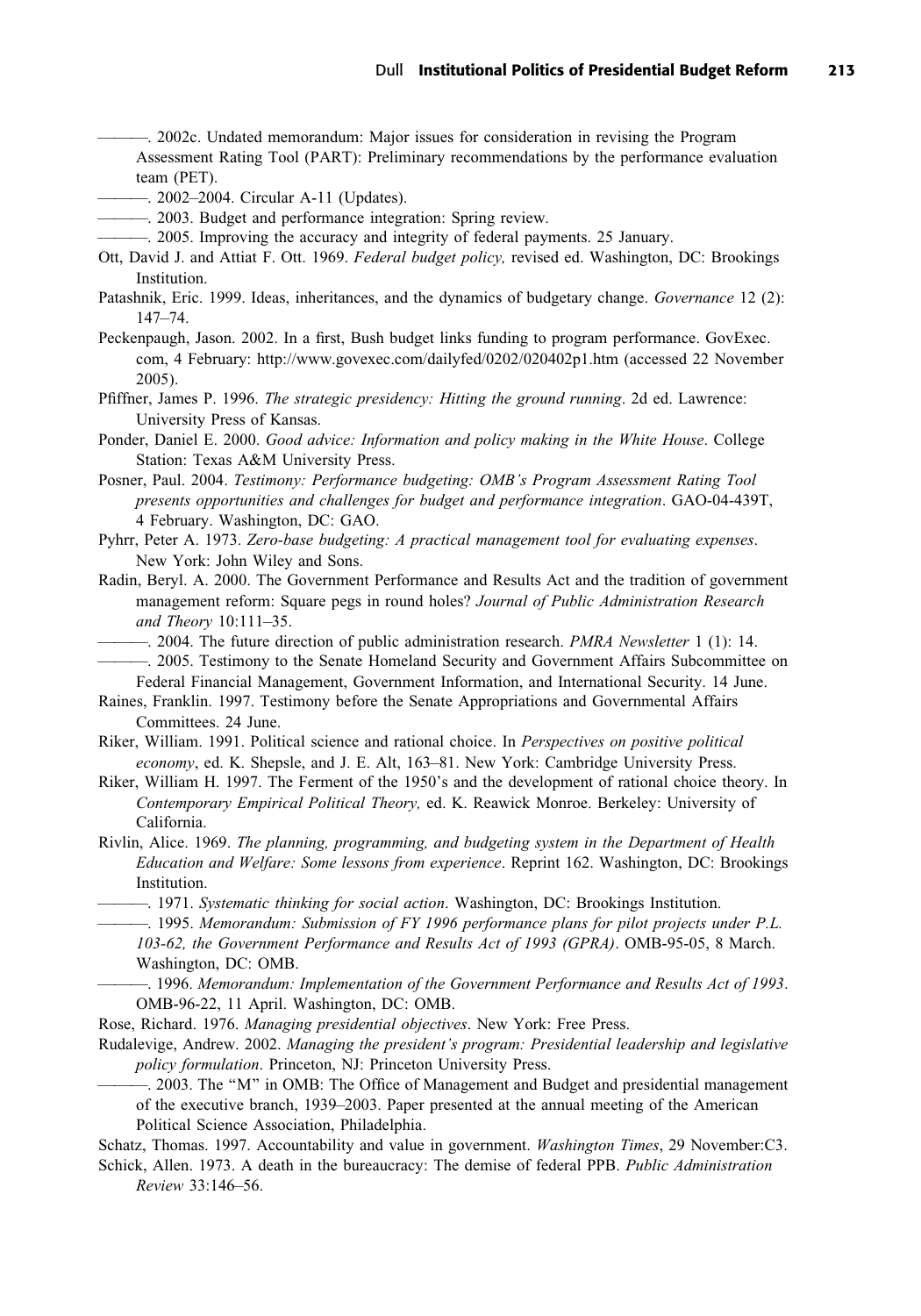#### 214 Journal of Public Administration Research and Theory

- 1978. The road from ZBB. Public Administration Review 38:177-80.

———. 1996. The spirit of reform: Managing the New Zealand state sector in a time of change. Wellington, NZ: New Zealand State Services Commission.

- **-------** 2000. The federal budget: Politics, policy, process. Rev. ed. Washington, DC: Brookings Institution.
	- ———. 2001a. Budgeting for results: Recent developments in five industrialized countries. In

Performance-based budgeting, ed. G. Miller, W. Hildreth, and J. Rabin, 129–46. New York: Westview Press.

- —. 2001b. Getting performance measures to measure up. In Quicker, better, cheaper? Managing performance in American government, ed. D. Forsythe, 39–60. Albany, NY: Rockefeller Institute Press.
- Sharma, Anurag. 1997. Professional as agent: Knowledge asymmetry in agency exchange. Academy of Management Review 22:758–98.
- Simon, Herbert. 1997. Administrative behavior: A study of decision-making processes in administrative organization. 4th ed. New York: Free Press.
- Singer, Paul. 2005. Bush and the bureaucracy: A crusade for control. National Journal, 25 March.
- Skowronek, Stephen. 1982. Building a new American state: The expansion of national administrative capacities, 1877–1920. New York: Cambridge University Press.
- Smith, Gerald F. 1988. Towards a heuristic theory of problem structuring. Management Science 34:1489–1506.
- Spence, David. 1997. Agency policy making an political control: Modeling away the delegation problem. Journal of Public Administration Research and Theory 7:199–220.
- Stevenson, Richard. 2002. Bush budget links dollars to deeds with new ratings. New York Times, 3 February.
- Stinchcombe, Arthur. 1990. Information and organizations. Berkeley: University of California Press.
- Thomas, Virginia. 2000. Restoring government integrity through performance, results, and
	- accountability. The Heritage Foundation Backgrounder, no. 1380, 23 June.
- Tomkin, Shelley Lynne. 1998. Inside OMB: Politics and process in the president's budget office. Armonk, NY: M. E. Sharpe.
- Tsebelis, George. 1990. Nested games: Rational choice in comparative politics. Berkeley: University of California Press.
- U.S. General Accounting Office (GAO). 1988. Transition series: Program evaluation issues. GAO/ OCG-89-9TR. Washington, DC: GAO.
- $-$ . 1999. Managing for results: Opportunities for continued improvements in agencies' performance plans. GAO-99-215. Washington, DC: GAO.
	- ———. 2004. Results-oriented government: GPRA has established a solid foundation for achieving greater results. GAO-04-38. Washington, DC: GAO.
- ———. 2005a. Government performance and accountability: Tax expenditures represent a substantial federal commitment and need to be reexamined. GAO-05-690, 23 September. Washington, DC: GAO.
- ———. 2005b. Performance budgeting: PART focuses attention on program performance, but more can be done to engage congress. GAO-06-28, 28 October. Washington, DC: GAO.
- U.S. Senate. Appropriations Committee. 2000. Special report of the Committee on Appropriations, United States Senate on the Government Performance and Results Act of 1993. 106-347. 18 July.
- U.S. Senate. Governmental Affairs Committee. 1993. The Government Performance and Results Act. Walker, David. 2005. Circular on prepackaged news stories. B-304272, 17 February.
- Weko, Thomas J. 1995. The politicizing presidency: The White House personnel office, 1948–1994. Lawrence: University Press of Kansas.
- Weiss, Carol. 1984. Ideology, interests, and information: The basis of policy positions. In Ethics, the social sciences, and policy analysis, ed. D. Callahan and B. Jennings, 213–45. New York: Plenum Press.
- Wildavsky, Aaron. 1984. The politics of the budgetary process. 4th ed. Boston: Little, Brown.